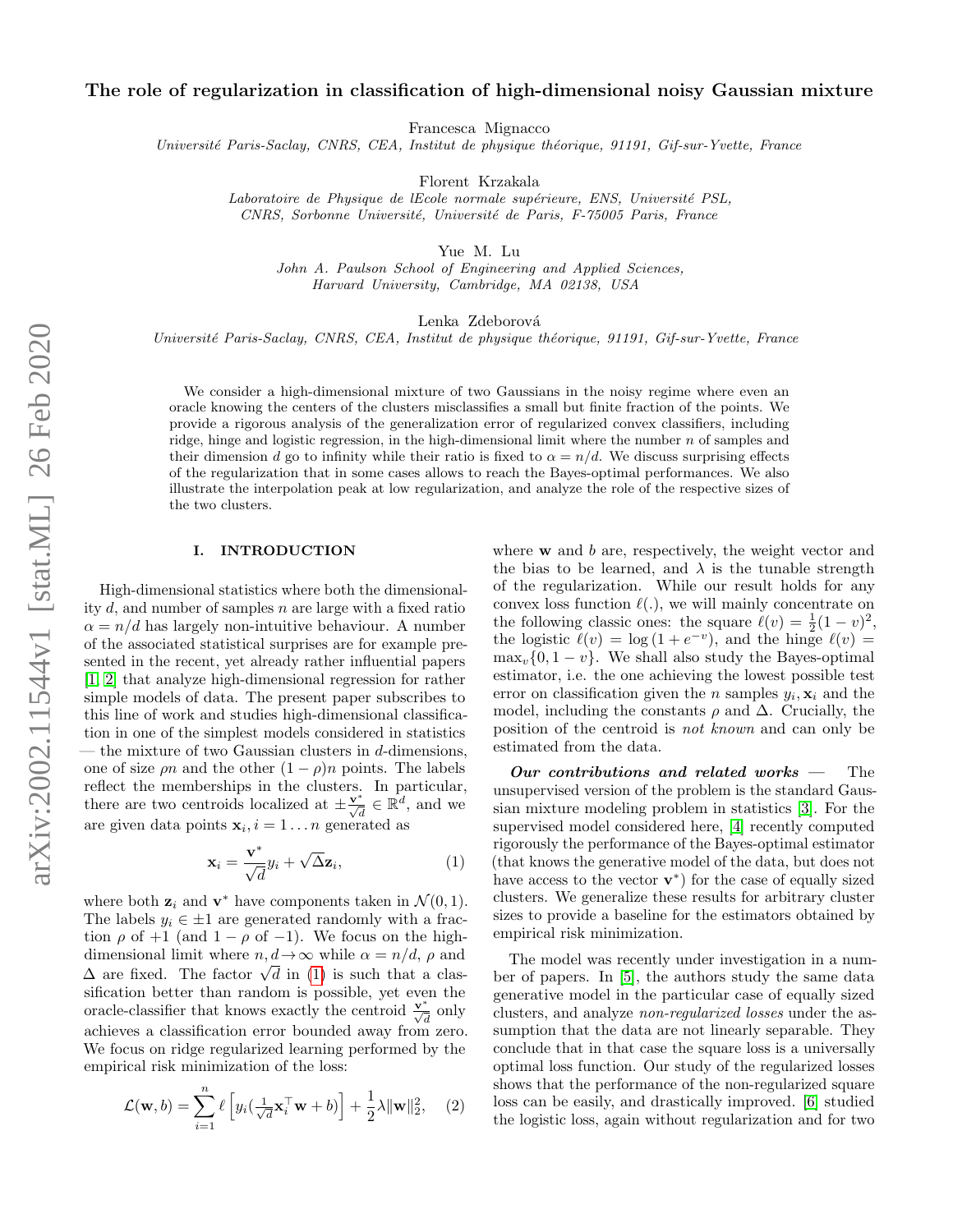clusters of equal size, and derive the linear separability condition in this case.

As a first contribution, we provide rigorous closed-form asymptotic formulas for the generalization and training error in the noisy high-dimensional regime, for any convex loss  $\ell(.)$ , that include the effects of regularization, and for arbitrary cluster size. Our proof technique uses Gordon's inequality technique [\[7–](#page-8-2)[9\]](#page-8-3), as in [\[6\]](#page-8-1). We show through numerical simulations that the formulas are extremely accurate even at moderately small dimensions.

Secondly, we present a systematic investigation of the effects of regularization and of the cluster size, discussing in particular how far estimators obtained by empirical risk minimization fall short of Bayes-optimal one, with surprising conclusions where we illustrate the effect of strong and weak regularizations. In particular, when data are linearly separable, Rosset et al. [\[10\]](#page-8-4) proves that all monotone non-increasing loss functions depending on the margin find a solution maximizing the margin. This is indeed exemplified in our model by the fact that for  $\alpha < \alpha^*(\Delta, \rho)$  (the location of transition for linear separability) the hinge, and logistic losses converge to the same test error as the regularization tends to zero. This is related to the implicit regularization of gradient descent for the non-regularized minimization [\[11\]](#page-8-5), and we discuss this in connection with the "double-descent" phenomenon that is currently the subject of intense studies [\[1,](#page-7-0) [12–](#page-8-6)[15\]](#page-8-7).

The existence of a sharp transition for perfect separability in the model, with and without bias, is interesting in itself. Recently [\[16\]](#page-8-8) analyzed the maximum likelihood estimate (MLE) in high-dimensional logistic regression. While they analyzed Gaussian data (whereas we study Gaussian mixture) their results on the existence of the MLE being related to the separability of the data and having a sharp phase transition are of the same nature as ours, and similar to earlier works in statistical physics  $[17–19]$  $[17–19]$ .

Finally, we note that the formulas proven here can also be obtained from the heuristic replica theory from statistical physics. Indeed, a model closely related to ours was studied in this literature [\[20,](#page-8-11) [21\]](#page-8-12) and our rigorous solution thus provides a further example of a rigorous proof of a result obtained by this technique.

All these results show that the Gaussian mixtures model studied here allows to discuss, illustrate, and clarify in a unified fashion many phenomena that are currently the subject of intense scrutiny in high-dimensional statistics and machine learning.

## <span id="page-1-3"></span>II. MAIN THEORETICAL RESULTS

#### A. Performance of empirical risk minimization

Our first result is a rigorous analytical formula for the generalization classification error obtained by the empirical risk minimization of  $(2)$ . Define q as the length of the vector **w** and m as its overlap with  $\mathbf{v}^*$ , both rescaled

by the dimensionality d

 $q =$ 

 $\gamma$ 

<span id="page-1-5"></span>
$$
q \equiv \frac{1}{d} ||\mathbf{w}||_2^2, \quad m \equiv \frac{1}{d} \mathbf{v}^{*T} \mathbf{w}, \tag{3}
$$

then we have the following:

Theorem 1 (Asymptotics of q and m) In the high dimensional limit when  $n, d \rightarrow \infty$  with a fixed ratio  $\alpha = n/d$ , the length q and overlap m of the vector w obtained by the empirical risk minimization of [\(2\)](#page-0-1) with a convex loss converge to deterministic quantities given by the unique fixed point of the system:

$$
m = \frac{\hat{m}}{\lambda + \hat{\gamma}}, \qquad (4)
$$

<span id="page-1-6"></span><span id="page-1-4"></span>
$$
\frac{\hat{q} + \hat{m}^2}{(\lambda + \hat{\gamma})^2},\qquad(5)
$$

$$
= \frac{\Delta}{\lambda + \hat{\gamma}}, \qquad (6)
$$

$$
\hat{m} = \frac{\alpha}{\gamma} \mathbb{E}_{y,h} \left[ v(y, h, \gamma) - h \right],\tag{7}
$$

$$
\hat{q} = \frac{\alpha \Delta}{\gamma^2} \mathbb{E}_{y,h} \left[ (v(y,h,\gamma) - h)^2 \right],\tag{8}
$$

$$
\hat{\gamma} = \frac{\alpha \Delta}{\gamma} \left( 1 - \mathbb{E}_{y,h} \left[ \partial_h v(y, h, \gamma) \right] \right), \quad (9)
$$

where  $h \sim \mathcal{N}(m + y_0, \Delta q)$ ,  $\rho \in (0, 1)$  is the probability with which  $y_i = 1$ , and v is the solution of

$$
v \equiv \arg\min_{\omega} \frac{(\omega - h(y, m, q, b))^2}{2\gamma} + \ell(\omega),\qquad(10)
$$

and the bias  $b$ , defined in  $(2)$ , is the solution of the equation

<span id="page-1-7"></span><span id="page-1-0"></span>
$$
\mathbb{E}_{y,h}\left[y(v-h)\right] = 0.\tag{11}
$$

This is proven in the next section using Gordon's minimax approach. Once the fixed point values of the overlap m and length q are known, then we can express the asymptotic values for the generalization error and the training loss:

## Theorem 2 (Generalization and training error)

In the same limit as in theorem [1,](#page-1-0) the generalization error expressed as fraction of wrong labeled instances is given by

<span id="page-1-1"></span>
$$
\varepsilon_{gen} = \rho Q \Big(\frac{m+b}{\sqrt{\Delta q}}\Big) + (1-\rho) Q \Big(\frac{m-b}{\sqrt{\Delta q}}\Big),\tag{12}
$$

where  $Q(x) = \frac{1}{\sqrt{2}}$  $\frac{1}{2\pi} \int_x^{\infty} e^{-t^2/2} dt$  is the Gaussian tail function. The value of the training loss rescaled by the data dimension reads

<span id="page-1-2"></span>
$$
L_{\text{train}} \equiv \lim_{d \to \infty} \frac{\mathcal{L}}{d} = \frac{\lambda q}{2} + \alpha \mathbb{E}_{y,h} \left[ l(v(y, h, \gamma)) \right]. \tag{13}
$$

The details on [\(12\)](#page-1-1) and [\(13\)](#page-1-2) are provided in Appendices [A](#page-9-0) and [C.](#page-12-0)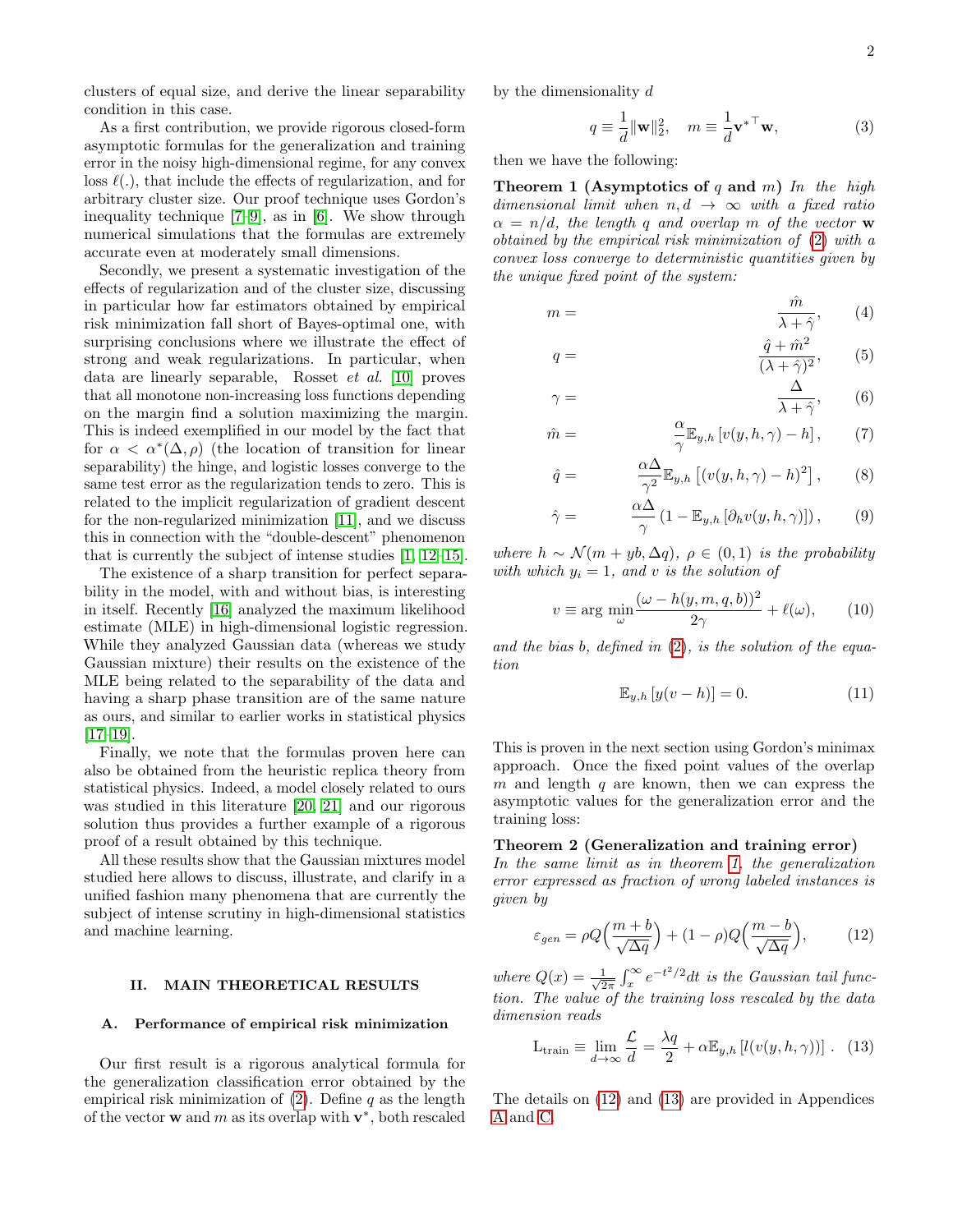#### B. MLE and Bayes-optimal estimator

The maximum likelihood estimation (MLE) for the considered model corresponds to the optimization of the non-regularized logistic loss. This follows directly from the Bayes formula:

$$
\log p(y|x) = \log \frac{p(x|y)p_y(y)}{\sum_{y=\pm 1} p(x|y)p_y(y)}
$$
  
=  $-\log(1 + \exp(-c)),$  (14)

where  $c = \frac{2}{\Delta}y \left(\frac{1}{\sqrt{2}}\right)$  $\frac{1}{d}v^{\top}x + \frac{\Delta}{2}\log\frac{\rho}{1-\rho}\big),$  therefore a simple redefinition of the variables leads to the logistic cost function that turns out to be the MLE (or rather the maximum a posteriori estimator if one allows the learning of a bias to account for the possibility of different cluster sizes).

The Bayes-optimal estimator is the "best" possible one in the sense that it minimizes the number of errors for new labels. It can be computed as

<span id="page-2-0"></span>
$$
\hat{y}_{\text{new}} = \arg \max_{y \in \pm 1} \log p(y | \{\mathbf{X}, \mathbf{y}\}, \mathbf{x}_{\text{new}}), \quad (15)
$$

where  $\{X, y\}$  is the training set and  $x_{\text{new}}$  is a previously unseen data point. In the Bayes-optimal setting, the model generating the data [\(1\)](#page-0-0) and the prior distributions  $p_y$ ,  $p_z$ ,  $p_{v^*}$  are known. Therefore, we can compute the posterior distribution in [\(15\)](#page-2-0):

$$
p(y_{\text{new}}|\mathbf{x}_{\text{new}}, \mathbf{X}, \mathbf{y}) = \mathbb{E}_{\mathbf{v}|\mathbf{X}, \mathbf{y}} \left[ p(y_{\text{new}}|\mathbf{x}_{\text{new}}, \mathbf{v}) \right], \quad (16)
$$

and applying Bayes theorem

$$
p(y_{new}|\mathbf{x}_{new}, \mathbf{v}) \propto p(\mathbf{x}_{new}|y_{new}, \mathbf{v}) p_y(y_{new}) \qquad (17)
$$

$$
\propto \exp\left(-\frac{1}{2\Delta} \sum_{i=1}^{d} \left(x_{\text{new}}^{i} - \frac{y_{\text{new}}v^{i}}{\sqrt{d}}\right)^{2}\right) p_{y}(y_{\text{new}}).
$$

Hence, we can compute the Bayes-optimal generalization error using

$$
\varepsilon_{\text{gen}} = \mathbb{P}\left(\hat{y}_{\text{new}} \neq y_{\text{new}}\right). \tag{18}
$$

This computation yields

<span id="page-2-7"></span>
$$
\varepsilon_{\text{gen}}^{\text{BO}} = \rho Q \Big( \frac{m_{\text{BO}} + b_{\text{BO}}}{\sqrt{\Delta q_{\text{BO}}}} \Big) + (1 - \rho) Q \Big( \frac{m_{\text{BO}} - b_{\text{BO}}}{\sqrt{\Delta q_{\text{BO}}}} \Big), \tag{19}
$$

where  $m_{BO} = q_{BO} = \frac{\alpha}{\Delta + \alpha}$  and  $b_{BO} = \frac{\Delta}{2} \log \frac{\rho}{1 - \rho}$ . This formula is derived in the Appendix [B.](#page-10-0) The case  $\rho = 1/2$ was also discussed in [\[4,](#page-7-3) [22\]](#page-8-13).

Finally, it turns out that in this problem, one can reach the performances of the Bayes-optimal estimator, usually difficult to compute, efficiently using a simple plug-in estimator akin to applying the Hebb's rule [\[23\]](#page-8-14). Consider indeed the weight vector averaged over the training sider indeed the weight vector averaged over the training<br>samples, each multiplied by its label and rescaled by  $\sqrt{d}$ 

<span id="page-2-6"></span>
$$
\hat{\mathbf{w}}_{\text{Hebb}} = \frac{\sqrt{d}}{n} \sum_{\mu=1}^{n} y_{\mu} \mathbf{x}_{\mu}.
$$
 (20)

It is straightforward to check that, for  $\hat{\mathbf{w}}_{\text{Hebb}}$ , one has in large dimension  $m = 1$  and  $q = (1 + \frac{\Delta}{\alpha})$ . If one further optimizes the bias (for instance by cross validation) and uses its optimal value  $b = \frac{\Delta q}{2m} \log \frac{\rho}{1-\rho}$ , plugging these in eq. [\(12\)](#page-1-1) one reaches Bayes-optimal performance  $\varepsilon_{\text{gen}}^{\text{Hebb}} = \varepsilon_{\text{gen}}^{\text{BO}}$ . Since there exists a plug-in estimator that reaches the Bayes-optimal performance, it is particularly interesting to see how the ones obtained by empirical risk minimization compare with the optimal results.

#### C. High-Dimensional Landscapes of Training Loss

Our analysis also leads to an analytical characterization of the high-dimensional landscapes of the training loss. First, we let

<span id="page-2-1"></span>
$$
\mathcal{L}_{\lambda}(q, m, b) \stackrel{\text{def}}{=} \min_{\mathbf{w}} \frac{1}{d} \sum_{i=1}^{n} \ell[y_i(\frac{1}{\sqrt{d}} \mathbf{x}_i^{\top} \mathbf{w} + b)] + \frac{\lambda}{2d} ||\mathbf{w}||^2
$$
  
subject to  $q = \frac{1}{d} ||\mathbf{w}||^2$  and  $m = \frac{1}{d} \mathbf{w}^{\top} \mathbf{v}^*$  (21)

to denote the normalized training loss when we restrict the weight vector to satisfy the two conditions in [\(21\)](#page-2-1). In what follows, we refer to  $\mathcal{L}_{\lambda}(q, m, b)$  as the "local training" loss" at fixed values of  $q, m$  and  $b$ . The "global training" loss" can then be obtained as

<span id="page-2-3"></span>
$$
\mathcal{L}_{\lambda}^{*} \stackrel{\text{def}}{=} \min_{m^{2} \leq q, b} \mathcal{L}_{\lambda}(q, m, b), \tag{22}
$$

where the constraint that  $m^2 \leq q$  is due to the Cauchy-Schwartz inequality:  $|m| = \frac{|\mathbf{w}^{\top} \mathbf{v}^*|}{d} \leq \frac{||\mathbf{w}||}{\sqrt{d}}$  $rac{\|\mathbf{v}^*\|}{\sqrt{d}} = \sqrt{q}.$ 

In the high-dimensional limit when  $n, d \rightarrow \infty$  with a fixed ratio  $\alpha = n/d$ , many properties of the local training loss can be characterized by a deterministic function, defined as

<span id="page-2-2"></span>
$$
\mathcal{E}_{\lambda}(q,m,b) \stackrel{\text{def}}{=} \alpha \mathbb{E}[\ell(v_{\gamma^*})] + \frac{\lambda q}{2}.
$$
 (23)

Here, for any  $\gamma \geq 0$ ,  $v_{\gamma}$  denotes a random variable whose cumulative distribution function is given by

<span id="page-2-8"></span>
$$
\mathbb{P}(v_r \le v) = \rho Q \left( \frac{\gamma \ell'(v) + v - m - b}{\sqrt{\Delta q}} \right) + (1 - \rho) Q \left( \frac{\gamma \ell'(v) + v - m + b}{\sqrt{\Delta q}} \right). \tag{24}
$$

Moreover,  $\gamma^*$  in [\(23\)](#page-2-2) is the unique solution to the equation

<span id="page-2-5"></span>
$$
\alpha \gamma^2 \mathbb{E}[(\ell'(v_\gamma))^2] = \Delta(q - m^2). \tag{25}
$$

<span id="page-2-4"></span>**Proposition 1** Let  $\Omega$  be an arbitrary compact subset of  $\{(q, m, b) : m^2 \leq q\}$ . We define

$$
\mathcal{L}_{\lambda}(\Omega) = \inf_{(q,m,b)\in\Omega} \mathcal{L}_{\lambda}(q,m,b)
$$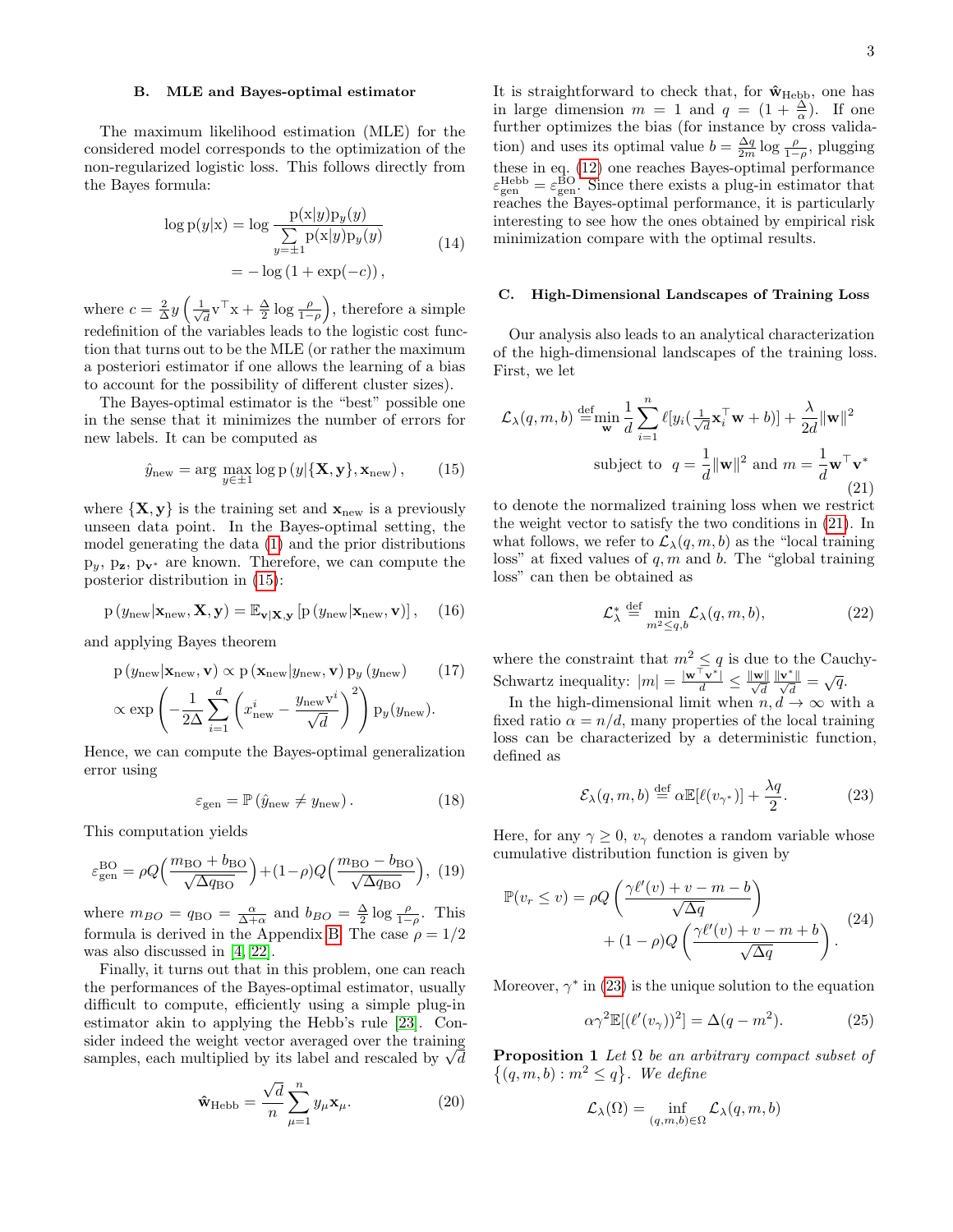and

$$
\mathcal{E}_{\lambda}(\Omega) = \inf_{(q,m,b)\in\Omega} \mathcal{E}_{\lambda}(q,m,b).
$$

For any constant  $\delta > 0$  and as  $n, d \rightarrow \infty$  with  $\alpha = n/d$ fixed, it holds that

<span id="page-3-1"></span>
$$
\mathbb{P}\Big(\mathcal{L}_{\lambda}(\Omega) \ge \mathcal{E}_{\lambda}(\Omega) - \delta\Big) \to 1. \tag{26}
$$

Moreover,

<span id="page-3-0"></span>
$$
\mathcal{L}_{\lambda}^{*} \to \mathcal{E}_{\lambda}^{*} \stackrel{def}{=} \inf_{m^{2} \leq q,b} \mathcal{E}_{\lambda}(q,m,b), \tag{27}
$$

where  $\mathcal{L}^*_{\lambda}$  is the global training loss defined in [\(22\)](#page-2-3).

The characterization in [\(27\)](#page-3-0) shows that the global training loss will concentrate around the fixed value  $\mathcal{E}_{\lambda}^*$ . Meanwhile, [\(26\)](#page-3-1) implies that the deterministic function  $\mathcal{E}_{\lambda}(q,m,b)$  serves as a high-probability lower bound of the local training loss  $\mathcal{L}_{\lambda}(\Omega)$  over any given compact subset  $\Omega$ . This latter property allows us to study the high-dimensional landscapes of the training loss as we move along the 3-dimensional space of the parameters  $q, m$  and  $b$ .

In particular, by studying  $\mathcal{E}_{\lambda}(q, m, b)$ , we can obtain the phase transition boundary characterizing the critical value of  $\alpha$  below which the training data become perfectly separable.

<span id="page-3-4"></span>**Proposition 2** Let  $\lambda = 0$ . Then

$$
\mathcal{E}_{\lambda}^{*} = \begin{cases} > 0, & \text{if } \alpha > \alpha^{*} \\ 0, & \text{if } \alpha < \alpha^{*}, \end{cases}
$$

where

$$
\alpha^* \stackrel{def}{=} \max_{0 \le r \le 1, b} \eta(r, b) \tag{28}
$$

$$
\eta(r, b) = \frac{1 - r^2}{\int_0^{\infty} u^2 [\rho f(u + \frac{r}{\sqrt{\Delta}} - b) + (1 - \rho)f(u + \frac{r}{\sqrt{\Delta}} + b)] du}
$$

and  $f(x)$  is the probability density function of  $\mathcal{N}(0, 1)$ .

## <span id="page-3-8"></span>III. PROOF SKETCHES

In this section, we sketch the proof steps behind our main results presented in Section [II.](#page-1-3) The full technical details are given in the Appendix [C.](#page-12-0)

Roughly speaking, our proof strategy consists of three main ingredients: (1) Using Gordon's minimax inequalities [\[7–](#page-8-2)[9\]](#page-8-3), we can show that the random optimization problem associated with the local training loss in [\(21\)](#page-2-1) can be compared against a much simpler optimization problem (see [\(32\)](#page-3-2) in Section [III A\)](#page-3-3) that is essentially decoupled over its coordinates; (2) we show in Section [III B](#page-4-0) that the aforementioned simpler problem concentrates around a well-defined deterministic limit as  $n, d \rightarrow \infty$ ; and (3) by studying properties of the deterministic function, we reach the various characterizations given in Theorem [1,](#page-1-0) Proposition [1](#page-2-4) and Proposition [2.](#page-3-4)

#### <span id="page-3-3"></span>A. The dual formulation and Gordon's inequalities

The central object in our analysis is the local training loss  $\mathcal{L}_{\lambda}(q, m, b)$  defined in [\(21\)](#page-2-1). The challenge in directly analyzing [\(21\)](#page-2-1) lies in the fact that it involves a d-dimensional (random) optimization problem where all the coordinates of the weight vector w are fully coupled. Fortunately, we can bypass this challenge via Gordon's inequalities, which allow us to characterize  $\mathcal{L}_{\lambda}(q, m, b)$ by studying a much simpler problem. To that end, we first need to rewrite [\(21\)](#page-2-1) as a minimax problem, via a Legendre transformation of the convex loss function  $\ell(v)$ :

<span id="page-3-5"></span>
$$
\ell(v) = \max_{u} \left\{ vu - \tilde{\ell}(u) \right\},\tag{29}
$$

where  $\tilde{\ell}(u)$  is the convex conjugate, defined as

$$
\widetilde{\ell}(u) = \max_{v} \{ uv - \ell(v) \}.
$$

For example, for the square, logistic, and hinge losses defined in Section [I,](#page-0-2) their corresponding convex conjugates are given by

$$
\widetilde{\ell}_{\text{square}}(u) = \frac{u^2}{4} + u \tag{30}
$$

$$
\widehat{\ell}_{\text{logistic}}(u) = \begin{cases}\n-H(-u), & \text{for } -1 \le u \le 0 \\
\infty, & \text{otherwise}\n\end{cases},\n\tag{31}
$$

where  $H(u) \stackrel{\text{def}}{=} -u \log u - (1-u) \log(1-u)$  is the binary entropy function, and

$$
\widehat{\ell}_{\text{hinge}}(u) = \begin{cases} u, & \text{for } -1 \le u \le 0 \\ \infty, & \text{otherwise,} \end{cases}
$$

respectively.

Substituting [\(29\)](#page-3-5) into [\(21\)](#page-2-1) and recalling the data model [\(1\)](#page-0-0), we can rewrite [\(21\)](#page-2-1) as the following minimax problem

$$
\mathcal{L}_{\lambda}(q, m, b) = \frac{\lambda q}{2} + \min_{\mathbf{w} \in \mathcal{S}_{q,m}} \max_{\mathbf{u}} \frac{1}{d} \sum_{i=1}^{n} u_i \left( \frac{\mathbf{w}^{\top} \mathbf{v}^*}{d} + \sqrt{\Delta} \frac{y_i \mathbf{z}_i^{\top} \mathbf{w}}{\sqrt{d}} + by_i \right) - \hat{\ell}(u_i),
$$

where 
$$
S_{q,m} \stackrel{\text{def}}{=} {\mathbf{w} : q = \frac{1}{d} ||\mathbf{w}||^2}
$$
 and  $m = \frac{1}{d} \mathbf{w}^\top \mathbf{v}^*}$ .

<span id="page-3-6"></span>**Proposition 3** For every  $(q, m, b)$  satisfying  $q > m^2$ , let

<span id="page-3-2"></span>
$$
\mathcal{E}_{\lambda}^{(d)}(q, m, b) \stackrel{def}{=} \frac{\lambda q}{2} + \max_{\mathbf{u} \in \mathbb{R}^n} \left\{ -\sqrt{\frac{\Delta_d \|\mathbf{u}\|^2 (q - m^2)}{d}} + \frac{\mathbf{u}^\top \mathbf{h}}{d} - \frac{1}{d} \sum_{i=1}^n \widetilde{\ell}(u_i) \right\},\tag{32}
$$

where  $\Delta_d \stackrel{def}{=} (Q_d/d)\Delta$  with  $Q_d \sim \chi_d^2$ ,

<span id="page-3-7"></span>
$$
\boldsymbol{h} = \sqrt{\Delta q} \boldsymbol{s} + m \mathbf{1} + b[y_1, y_2, \dots, y_n]^\top \tag{33}
$$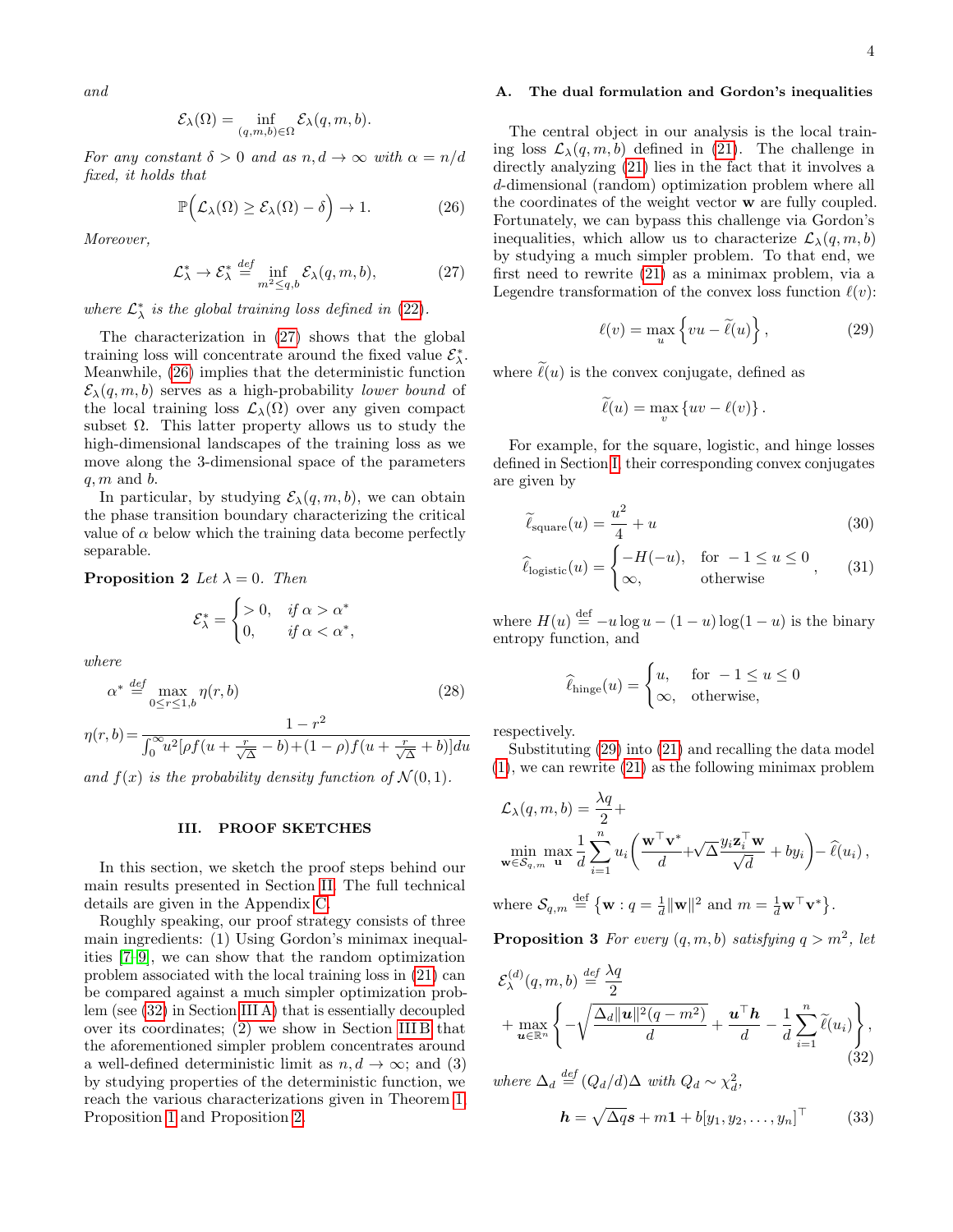and  $\mathbf{s} \sim \mathcal{N}(0, \mathbf{I}_n)$  is an i.i.d. Gaussian random vector. Then for any constant c and  $\delta > 0$ , we have

$$
\mathbb{P}(\mathcal{L}_{\lambda}(q,m,b)
$$

and

<span id="page-4-6"></span>
$$
\mathbb{P}(|\mathcal{L}_{\lambda}^*-c|>\delta) \le 2\mathbb{P}(|\inf_{q,m,b}\mathcal{E}_{\lambda}^{(d)}(q,m,b)-c|>\delta). \tag{35}
$$

The proof of Proposition [3,](#page-3-6) which can be found in the Appendix [C 1,](#page-12-1) is based on an application of Gordon's comparison inequalities for Gaussian processes [\[7–](#page-8-2)[9\]](#page-8-3). Similar techniques have been used by the authors of [\[6\]](#page-8-1) to study the Gaussian mixture model for the non-regularized logistic loss for two clusters of the same size.

#### <span id="page-4-0"></span>B. Asymptotic Characterizations

The definition of  $\mathcal{E}_{\lambda}^{(d)}$  $\lambda^{(a)}(q,m,b)$  in [\(32\)](#page-3-2) still involves an optimization with an  $n$ -dimensional vector  $u$ , but it can be simplified to a one-dimensional optimization problem with respect to a Lagrange multiplier  $\gamma$ :

## Lemma 1

<span id="page-4-1"></span>
$$
\mathcal{E}_{\lambda}^{(d)}(q, m, b) = \frac{\lambda q}{2}
$$
  
+ 
$$
\max_{\gamma > 0} \left\{ -\sqrt{\frac{\Delta_d (q - m^2) ||\mathbf{u}_{\gamma}||^2}{d}} + \frac{\mathbf{u}_{\gamma}^{\top} h}{d} - \frac{1}{d} \sum_{i=1}^{n} \tilde{\ell}(u_{\gamma, i}) \right\}
$$
(36)

where  $u_{\gamma} \in \mathbb{R}^n$  is the solution to

$$
\nabla \ell(\boldsymbol{u}_{\gamma}) + \gamma \boldsymbol{u}_{\gamma} = \boldsymbol{h},\tag{37}
$$

,

with  $h$  defined as in  $(33)$ .

One can show that the problem in [\(36\)](#page-4-1) reaches its maximum at a point  $\gamma^*$  that is the unique solution to

<span id="page-4-2"></span>
$$
\alpha \gamma^2 \frac{\|\boldsymbol{u}_{\gamma}\|^2}{n} = \Delta_d (q - m^2). \tag{38}
$$

Moreover,

<span id="page-4-3"></span>
$$
\mathcal{E}_{\lambda}^{(d)}(q,m,b) = \frac{\sum_{i=1}^{n} \left[ u_{\gamma^*,i} \tilde{\ell}'(u_{\gamma^*,i}) - \tilde{\ell}(u_{\gamma^*,i}) \right]}{d} + \frac{\lambda q}{2}.
$$
\n(39)

In the asymptotic limit, as  $n, d \rightarrow \infty$ , both [\(38\)](#page-4-2) and [\(39\)](#page-4-3) converge towards their deterministic limits:

<span id="page-4-4"></span>
$$
\alpha \gamma^2 \mathbb{E}[u_\gamma^2] = \Delta_d (q - m^2) \tag{40}
$$

and

<span id="page-4-5"></span>
$$
\mathcal{E}_{\lambda}^{(d)}(q,m,b) \to \alpha \mathbb{E}[u_{\gamma}\tilde{\ell}'(u_{\gamma}) - \tilde{\ell}(u_{\gamma})] + \frac{\lambda q}{2},\qquad(41)
$$

where  $u_{\gamma}$  is a random variable defined through the implicit equation  $\tilde{\ell}'(u_{\gamma}) + \gamma u_{\gamma} = h$ .

Note that [\(40\)](#page-4-4) and [\(41\)](#page-4-5) already resemble their counterparts [\(25\)](#page-2-5) and [\(23\)](#page-2-2) given in our main results. The precise connection can be made by introducing the following scalar change of variables:  $v = \tilde{\ell}'(u)$ . It is easy to verify from properties of Legendre transformations that

$$
u = \ell'(v)
$$
 and  $u\widetilde{\ell}'(u) - \widetilde{\ell}(u) = \ell(v)$ .

Substituting these identities into [\(40\)](#page-4-4) and [\(41\)](#page-4-5) then gives us the characterizations [\(25\)](#page-2-5) and [\(23\)](#page-2-2) as stated in Section [II.](#page-1-3)

Finally, the fixed point characterizations given in Theo-rem [1](#page-1-0) can be obtained by taking derivatives of  $\mathcal{E}_{\lambda}(q, m, b)$ with respect to  $q, m, b$  and setting them to 0. Similarly, the phase transition curve given in Proposition [2](#page-3-4) can be obtained by quantifying the conditions under which the deterministic function  $\mathcal{E}_{\lambda}(q, m, b)$  reaches its minimum at a finite point. We give more details in Appendix [C 4](#page-15-0) - [C 5.](#page-16-0)

## C. Interpretation from the replica method

<span id="page-4-7"></span>These same equations can be independently derived from the non-rigorous replica methods from statistical physics [\[24\]](#page-8-15), a technique that has proven useful in the study of high-dimensional statistical models, for instance following [\[21,](#page-8-12) [25\]](#page-8-16). Alternatively, these equations can also be seen as a special case of the State Evolution equation of the Approximate Message Passing algorithm [\[25](#page-8-16)[–27\]](#page-8-17). Both interpretations can be useful, since the various quantities enjoy additional heuristic interpretations that allow us to obtain further insight. For instance, the parameter  $\gamma$  in [\(6\)](#page-1-4) is connected to the rescaled variance of the estimator w:

$$
V = \lim_{d \to \infty} \frac{\mathbb{E}_{\mathbf{X}, \mathbf{y}} \left[ \|\mathbf{w}\|^2 \right] - \mathbb{E}_{\mathbf{X}, \mathbf{y}} \left[ \|\mathbf{w}\| \right]^2}{d}.
$$
 (42)

The zero temperature limit of the fixed point equations obtained with the replica method corresponds to the loss minimization [\[24,](#page-8-15) [28\]](#page-8-18). In this limit, the behaviour of the rescaled variance V at zero penalty  $(\lambda = 0)$  is an indicator of data separability. In the non-separable regime, the minimizer of the loss is unique and  $V \rightarrow 0$ at temperature  $T = 0$ . The parameter  $\gamma$  turns out to be simply  $\gamma = \frac{V}{T}$ . However, in the regime where data are separable there is a degeneracy of solutions at  $\lambda = 0$ , and the variance is finite:  $V > 0$ . Hence the parameter  $\gamma$  has a divergence at the transition, and this provides a very easy way to compute the location of the phase transition.

## IV. CONSEQUENCES OF THE FORMULAS

In this section we evaluate the above formulas and investigate how does the test error depend on the regularization parameter  $\lambda$ , the fraction taken by the smaller cluster  $\rho$ , the ratio between the number of samples and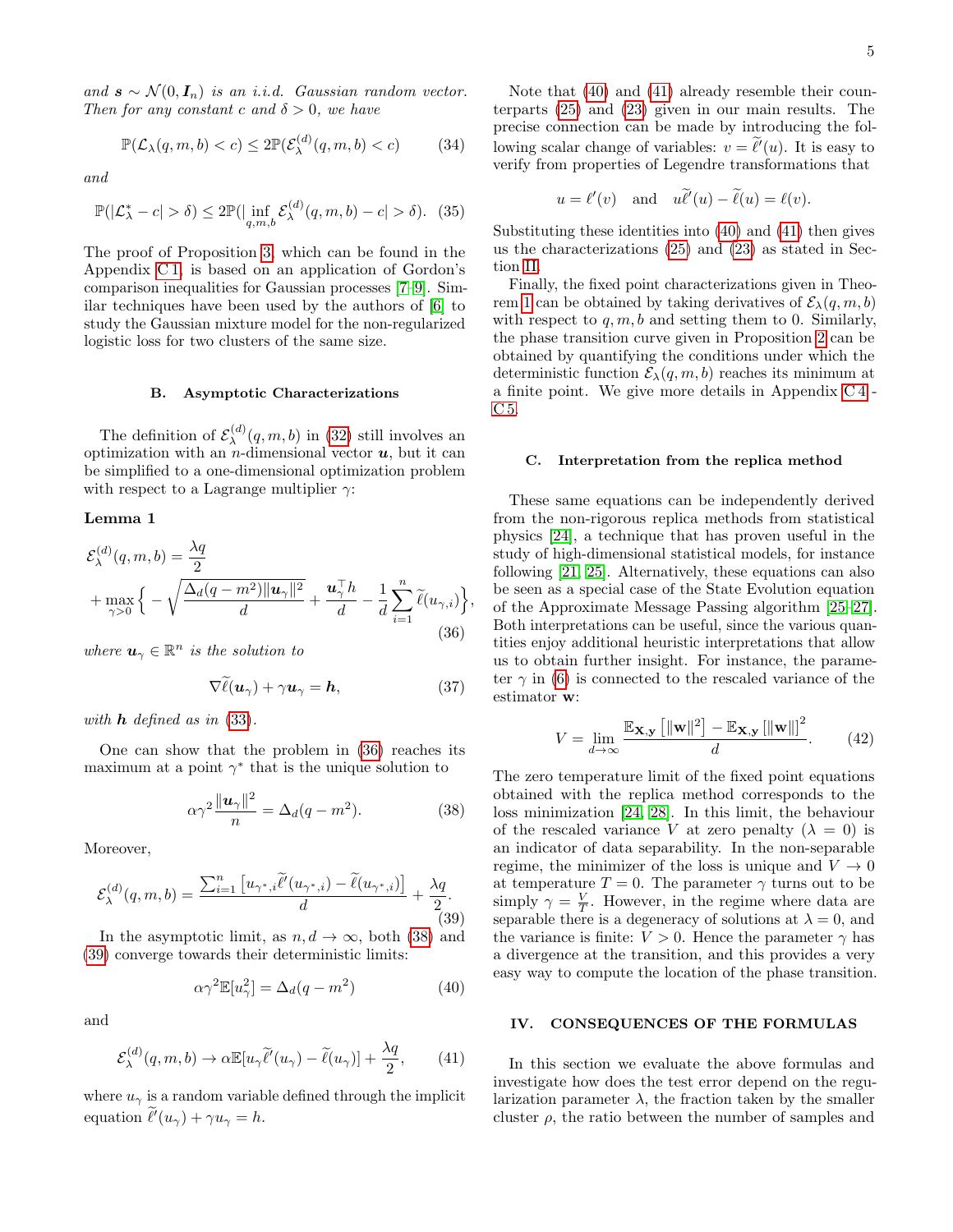

<span id="page-5-0"></span>Figure 1. Left (equal cluster size). Generalization error as a function of  $\alpha$  at low regularization ( $\lambda = 10^{-7}$ ) and fixed  $\Delta = 1$ ,  $\rho = 0.5$ . The dashed vertical lines mark the interpolation thresholds. The generalization error achieved by the square and logistic losses is compared to the Bayes-optimal one. In this symmetric clusters case, it is possible to tune  $\lambda$  in order to reach the optimal performance. In the inset, the training loss as a function of  $\alpha$ . The training loss is close to zero up to the interpolation transition. We compare our theoretical findings with simulations, at  $d = 1000$ . Right (unequal cluster size) Generalization error as a function of  $\alpha$  at fixed  $\Delta = 1$ ,  $\rho = 0.2$ . The performance of the square loss at low ( $\lambda = 10^{-7}$ ) and optimal regularization is compared to the Bayes-optimal performance. In this non-symmetric case  $\rho \neq 0.5$ , the Bayes-optimal error is not achieved by the optimally regularized losses under consideration. We compare our results with numerical simulations at  $d = 1000$ . Additionally, we illustrate that the Bayes-optimal performance can be reached by the optimal plug-in estimator defined in eq. [\(20\)](#page-2-6) (here with  $d = 5000$ ).

the dimension  $\alpha$  and the cluster variance  $\Delta$ . The details on the evaluation and iteration of the fixed point equations in Theorem [1](#page-1-0) are provided in Appendices [D](#page-16-1) and [F](#page-19-0) respectively. Keeping in mind that minimization of the non-regularized logistic loss corresponds in the considered model to the maximum likelihood estimation (MLE), we thus pay a particular attention to it as a benchmark of what the most commonly used method in statistics would achieve in this problem. Another important benchmark is the Bayes-optimal performance that provides a threshold that no algorithm can improve.

**Weak and strong regularization**  $-$  Fig. [1](#page-5-0) summarizes how the regularization parameter  $\lambda$  and the cluster size  $\rho$  influence the generalization performances. The left panel of Fig. [1](#page-5-0) is for the symmetric case  $\rho = 0.5$ , the right panel for the non-symmetric case  $\rho = 0.2$ . Let us define as  $\alpha^*$  the value of  $\alpha$  such that for  $\alpha < \alpha^*$  the training loss for hinge and logistic goes to zero (in other words, the data are linearly separable [\[16\]](#page-8-8). In the left part of Fig. [1](#page-5-0) we depict (in green) the performance of the nonregularized logistic loss a.k.a. the maximum likelihood. For  $\alpha > \alpha^*(\rho, \Delta)$  the training data are not linearly separable and the minimum training loss is bounded away from zero. For  $\alpha < \alpha^*(\rho, \Delta)$  the data are linearly separable, in which case properly speaking the maximum likelihood is ill-defined [\[2\]](#page-7-1), the curve that we depict is the limiting value reached as  $\lambda \to 0^+$ . The points are results of simulations with a standard scikitlearn [\[29\]](#page-8-19) package. As shown in [\[11\]](#page-8-5), even though the logistic estimator does not exist, gradient descent actually converges to the max-margin solution in this case, or equivalently to the least norm

solution corresponding to  $\lambda \rightarrow 0^+$ , a phenomenon coined "implicit regularization", which is well illustrated here.

Another interesting phenomenon is the nonmonotonicity of the curve. This is actually an avatar of the so-called "double descent" phenomenon where the generalization "peaks" to a bad value and then decays again. This was observed and discussed recently in several papers [\[1,](#page-7-0) [12–](#page-8-6)[15\]](#page-8-7), but similar observations appeared as early as 1996 in Opper and Kinzel [\[30\]](#page-8-20). Indeed, we observed that the generalization error of the non-regularized square loss (in red) has a peak at  $\alpha = 1$ at which point the data matrix in the non-regularized square loss problem becomes invertible. It is interesting that for  $\alpha > \alpha^*$  the generalization performance of the non-regularized square loss is better than the one of the maximum likelihood. This has been proven recently in [\[5\]](#page-8-0), who showed that among all the convex *non-regularized* losses, the square loss is optimal.

Fig. [1](#page-5-0) further depicts (in purple) the Bayes-optimal error eq. [\(19\)](#page-2-7). We have also evaluated the performance of both the logistic and square loss at optimal value of the regularization parameter  $\lambda$ . This is where the symmetric case (left panel) differs crucially from the non-symmetric one (right panel). While in the high-dimensional limit of the symmetric case the optimal regularization  $\lambda_{opt} \rightarrow \infty$ and the corresponding error matches exactly the Bayesoptimal error, for the non-symmetric case  $0 < \lambda_{\text{opt}} < \infty$ and the error for both losses is bounded away from the Bayes-optimal one for any  $\alpha > 0$ .

We give a fully analytic argument in the Appendix [E](#page-18-0) for the perhaps unexpected property of achieving the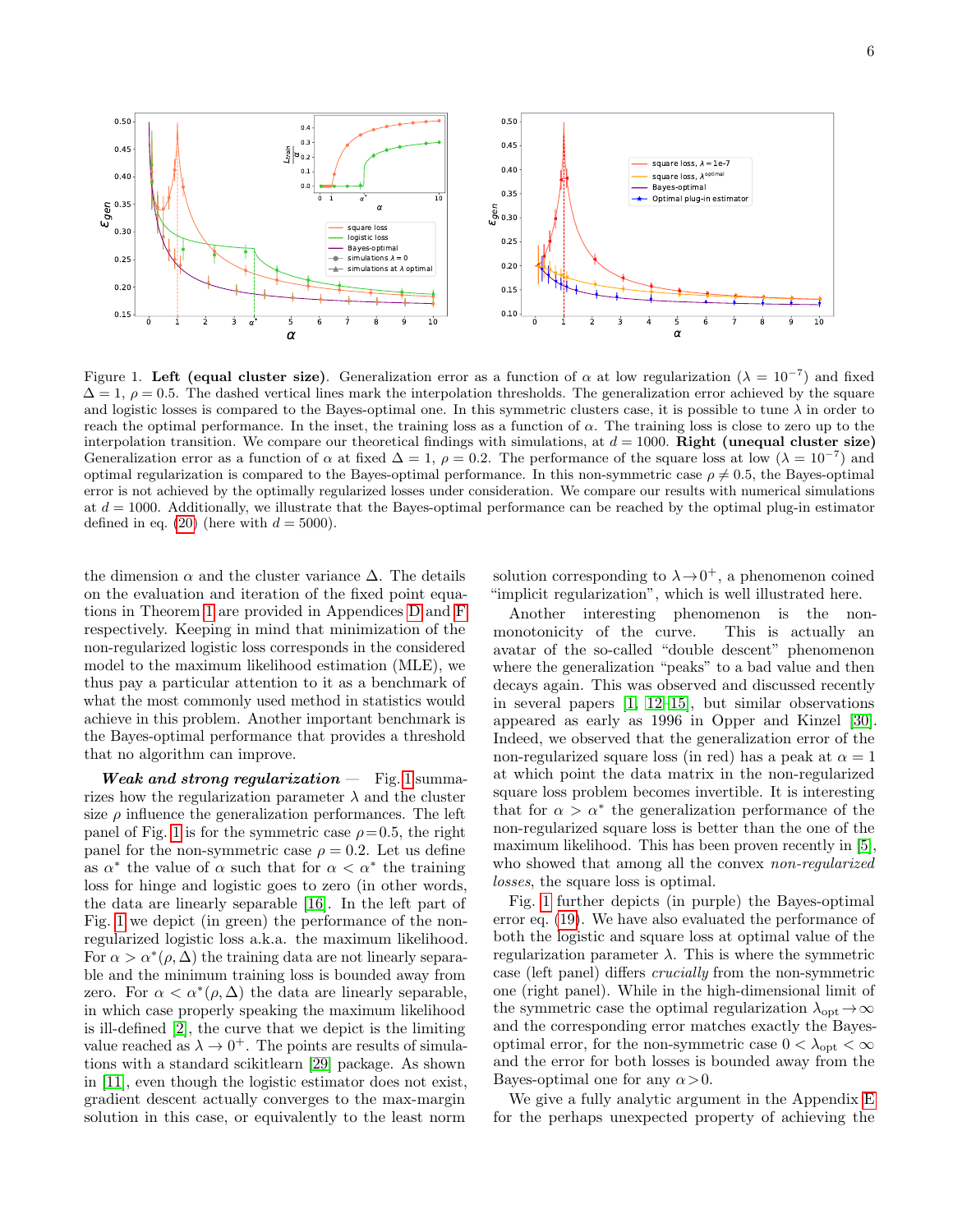

<span id="page-6-0"></span>Figure 2. Generalization error as a function of  $\alpha$  for different values of  $\lambda$ , at fixed  $\Delta = 1$  and  $\rho = 0.5$ , for the square loss (left), the hinge loss (right) and the logistic loss (inset), compared to the Bayes-optimal error. If the two clusters have the same size, the Bayes-optimal error can be reached by increasing the regularization. Notice how regularization smooths the curves and makes the "peak" or "kink" disappear in all cases.

Bayes-optimal generalization at  $\lambda_{\text{opt}} \to \infty$  and  $\rho = 0.5$ for any loss that has a finite 2nd derivative at the origin. In simulations for finite value of  $d$  we use a large but finite value of  $\lambda$ , details on the simulation are provided in the Appendix [F.](#page-19-0)

Regularization and the interpolation peak  $-$  In Fig. [2](#page-6-0) we depict the dependence of the generalization error on the regularization  $\lambda$  for the symmetric  $\rho = 0.5$  case for the square, hinge and logistic loss. The curves at small regularization show the interpolation peak/cusp at  $\alpha = 1$ for the square loss and  $\alpha^*$  for all the losses that are zero whenever the data are linearly separable. We observe a smooth disappearance of the peak/cusp as regularization is added, similarly to what has been observed in other models that present the interpolation peak [\[1,](#page-7-0) [15\]](#page-8-7) in the case of the square loss. Here we thus show that a similar phenomena arises with the logistic and hinge losses as well; this is of interest as this effect has been observed in deep neural networks using a logistic/cross-entropy loss [\[12,](#page-8-6) [31\]](#page-8-21). In fact, as the regularization increases, the error gets better in this model with equal-size cluster, and one reaches the Bayes-optimal values for large regularization.

Max-margin and weak regularization  $-$  Fig. [3](#page-6-1) illustrates the generic property that all non-regularized monotone non-increasing loss functions converge to the max-margin solution for linearly separable data [\[10\]](#page-8-4). Fig. [3](#page-6-1) depicts a very slow convergence towards this result as a function of regularization parameter  $\lambda$  for the logistic loss. While for  $\alpha > \alpha^*$  both the hinge and logistic losses performance is basically indistinguishable from the asymptotic one already at  $log \lambda \approx -3$ , for  $\alpha < \alpha^*$  the convergence of the logistic loss still did not happen even at  $\log \lambda \approx -10$ .

Cluster sizes and regularization  $-$  In Fig. [4](#page-7-4) we study in greater detail the dependence of the generalization error both on the regularization  $\lambda$  and  $\rho$  as  $\rho \to 0.5$ .



<span id="page-6-1"></span>Figure 3. Generalization error as a function of  $\lambda$  for the hinge and logistic losses, at fixed  $\Delta = 1$ ,  $\rho = 0.5$  and two different values of  $\alpha$ :  $\alpha_1 = 2, \alpha_2 = 10$ . As  $\lambda \to 0^+$ , the error of the two losses approaches the same value if the data are separable  $(\alpha_1 < \alpha^*)$ . This is not true if the data are not separable  $(\alpha_2 > \alpha^*)$ . At large  $\lambda$ , the error of both losses reaches the Bayes-optimal, for all  $\alpha$ .

We see that the optimality of  $\lambda \to \infty$  holds only strictly at  $\rho = 0.5$  and at any  $\rho$  only close to 0.5 the error at  $\lambda \rightarrow \infty$  is very large and there is a well delimited region of  $\lambda$  for which the error is close to (but strictly above) the Bayes-optimal error. As  $\rho \rightarrow 0.5$  this interval is getting longer and longer until it diverges at  $\rho = 0.5$ . It needs to be stressed that this result is asymptotic, holding only when  $n, d \to \infty$  while  $n/d = \alpha$  is fixed. The finite size fluctuations cause that finite size system behaves rather as if  $\rho$  was close but not equal to 0.5, and at finite size if we set  $\lambda$  arbitrarily large then we reach a high generalization error. We instead need to optimize the value of  $\lambda$  for finite sizes either by cross-validation or otherwise.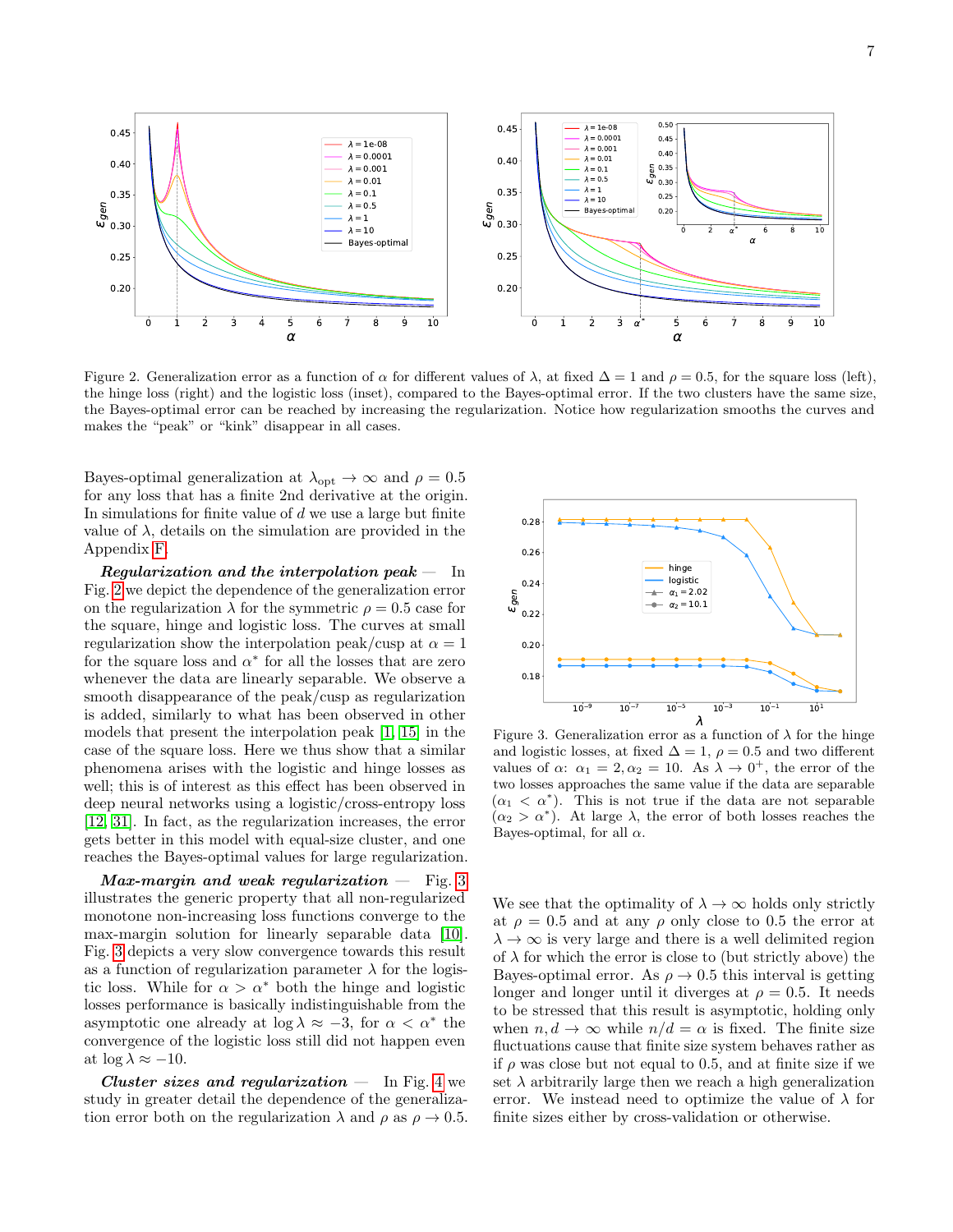

<span id="page-7-4"></span>Figure 4. Generalization error as a function of  $\lambda$  for different values of  $\rho$  close to 0.5, at fixed  $\Delta = 0.3$  and  $\alpha = 2$ , for the square loss. At all  $\rho < 0.5$ , the error exhibits a minimum at finite  $\lambda = \lambda^*$ , and reaches a plateau at  $\lambda > \lambda^*$ . The value of the error at the plateau is  $\varepsilon_{gen} = \min\{\rho, 1-\rho\}$ , which is the error attained by the greedy strategy of assigning all points to the larger cluster. We compare our analytical results with simulations for  $\rho = 0.4, 0.49, 0.5$ . Simulations for  $\rho = 0.4$  are done at  $d = 1000$ . Simulations for  $\rho = 0.5, 0.49$  are done at  $d = 10000$ . Since the dimensionality d is finite in the simulations, effectively  $\rho < 0.5$  in the numerics. Therefore, simulations always reach a plateau at large  $\lambda$ .

Separability phase transition  $-$  The position of the "interpolation" threshold when data become linearly separable has a well defined limit in the high-dimensional regime as a function of the ratio between the number of samples  $n$  and the dimension  $d$ . The kink in generalization indeed occurs at a value  $\alpha^*$  when the training loss of logistic and hinge losses goes to zero (while for the square loss the peak appears at  $d = n$  when the system of n linear equations with d parameters becomes solvable). The position of  $\alpha^*$ , given by Proposition [2](#page-3-4) is shown in Fig. [5](#page-7-5) as a function of the cluster variance for different values of  $\rho$ . For very large cluster variance, the data become random and hence  $\alpha = 2$  for equal-sized cluster, as famously derived in classical work by [\[32\]](#page-8-22). When  $\rho < 1/2$ , however, it is easier to separate linearly the data points and the limiting value of  $\alpha^*$  gets larger and differ from Cover's. For finite  $\Delta$ , the two Gaussian distributions become distinguishable, and the data acquires structure. Consequently, the  $\alpha^*$  is growing as the correlations make data easier to linearly separate again, similarly as described [\[16\]](#page-8-8). This phenomenology of the separability phase transition, or equivalently of the existence of the maximum likelihood estimator, thus seems very generic.



<span id="page-7-5"></span>Figure 5. Critical value  $\alpha = \alpha^*$ , define by Proposition [2,](#page-3-4) at which the linear separability transition occurs as a function of  $Δ$ , for different values of  $ρ$ . Similarly as for what happens for Gaussian data [\[16\]](#page-8-8), the MLE does not exists on the left the curve. The line indicates the location of the transition from linearly separable to non-linearly separable data, that depends on the data structure (the variance  $\Delta$  and the fraction  $\rho$ ).

#### ACKNOWLEDGEMENTS

We thank Pierfrancesco Urbani, Federica Gerace, and Bruno Loureiro for many clarifying discussions related to this project. This work is supported by the ERC under the European Unions Horizon 2020 Research and Innovation Program 714608-SMiLe, by the French Agence Nationale de la Recherche under grant ANR-17-CE23-0023-01 PAIL and ANR-19-P3IA-0001 PRAIRIE, and by the US National Science Foundation under grants CCF-1718698 and CCF-1910410. We also acknowledge support from the chaire CFM-ENS "Science des données". Part of this work was done when Yue Lu was visiting Ecole Normale as a CFM-ENS "Laplace" invited researcher. We thank Google Cloud for providing us access to their platform through the Research Credits Application program.

- <span id="page-7-0"></span>[1] T. Hastie, A. Montanari, S. Rosset, and R. J. Tibshirani, Surprises in high-dimensional ridgeless least squares interpolation, arXiv preprint arXiv:1903.08560 (2019).
- <span id="page-7-1"></span>[2] P. Sur and E. J. Candès, A modern maximum-likelihood theory for high-dimensional logistic regression, Proceedings of the National Academy of Sciences 116, 14516 (2019).
- <span id="page-7-2"></span>[3] J. Friedman, T. Hastie, and R. Tibshirani, The elements of statistical learning, Vol. 1 (Springer series in statistics New York, 2001).
- <span id="page-7-3"></span>[4] M. Lelarge and L. Miolane, Asymptotic Bayes risk for Gaussian mixture in a semi-supervised setting, arXiv preprint arXiv:1907.03792 (2019).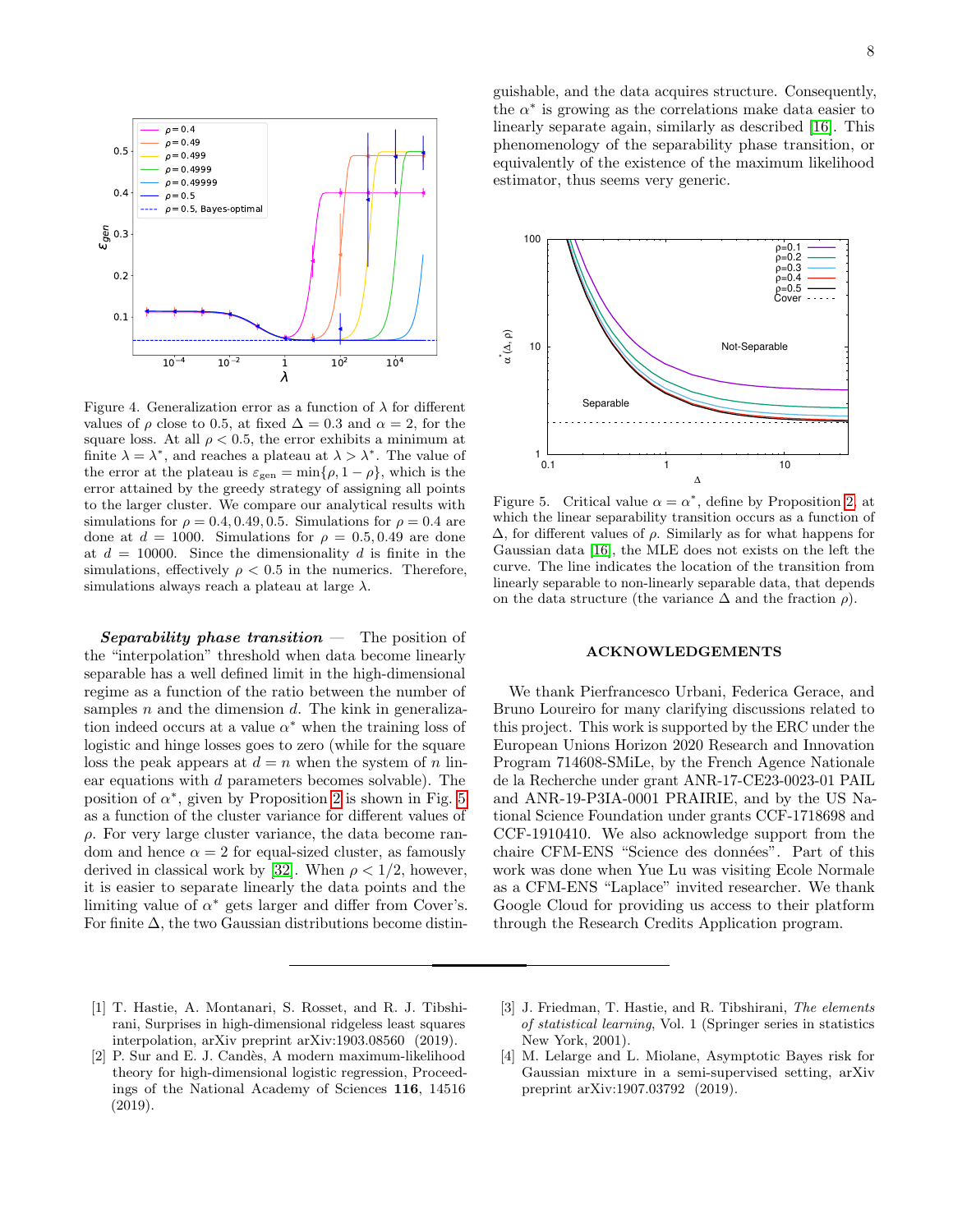- <span id="page-8-0"></span>[5] X. Mai and Z. Liao, High dimensional classification via empirical risk minimization: Improvements and optimality, arXiv preprint arXiv:1905.13742 (2019).
- <span id="page-8-1"></span>[6] Z. Deng, A. Kammoun, and C. Thrampoulidis, A model of double descent for high-dimensional binary linear classification, arXiv preprint arXiv:1911.05822 (2019).
- <span id="page-8-2"></span>[7] Y. Gordon, Some inequalities for Gaussian processes and applications, Israel Journal of Mathematics 50, 265 (1985).
- [8] Y. Gordon, On milman's inequality and random subspaces which escape through a mesh in rn, in Geometric Aspects of Functional Analysis, Lecture Notes in Mathematics No. 1317, edited by J. Lindenstrauss and V. D. Milman (Springer Berlin Heidelberg, 1988) pp. 84–106.
- <span id="page-8-3"></span>[9] C. Thrampoulidis, S. Oymak, and B. Hassibi, Regularized linear regression: A precise analysis of the estimation error, in Proceedings of The 28th Conference on Learning Theory, Vol. 40 (PMLR, Paris, France, 2015) pp. 1683– 1709.
- <span id="page-8-4"></span>[10] S. Rosset, J. Zhu, and T. J. Hastie, Margin maximizing loss functions, in Advances in neural information processing systems (2004) pp. 1237–1244.
- <span id="page-8-5"></span>[11] D. Soudry, E. Hoffer, M. S. Nacson, S. Gunasekar, and N. Srebro, The implicit bias of gradient descent on separable data, The Journal of Machine Learning Research 19, 2822 (2018).
- <span id="page-8-6"></span>[12] M. Geiger, S. Spigler, S. d'Ascoli, L. Sagun, M. Baity-Jesi, G. Biroli, and M. Wyart, Jamming transition as a paradigm to understand the loss landscape of deep neural networks, Physical Review E 100, 012115 (2019).
- [13] M. Belkin, D. Hsu, S. Ma, and S. Mandal, Reconciling modern machine-learning practice and the classical bias– variance trade-off, Proceedings of the National Academy of Sciences 116, 15849 (2019).
- [14] P. P. Mitra, Understanding overfitting peaks in generalization error: Analytical risk curves for  $l_2$  and  $l_1$  penalized interpolation, arXiv preprint arXiv:1906.03667 (2019).
- <span id="page-8-7"></span>[15] S. Mei and A. Montanari, The generalization error of random features regression: Precise asymptotics and double descent curve, arXiv preprint arXiv:1908.05355 (2019).
- <span id="page-8-8"></span>[16] E. J. Candès and P. Sur, The phase transition for the existence of the maximum likelihood estimate in high-dimensional logistic regression, arXiv preprint arXiv:1804.09753 (2018).
- <span id="page-8-9"></span>[17] E. Gardner, The space of interactions in neural network models, Journal of physics A: Mathematical and general 21, 257 (1988).
- [18] E. Gardner and B. Derrida, Three unfinished works on the optimal storage capacity of networks, Journal of Physics A: Mathematical and General 22, 1983 (1989).
- <span id="page-8-10"></span>[19] W. Krauth and M. Mézard, Storage capacity of memory networks with binary couplings, Journal de Physique 50, 3057 (1989).
- <span id="page-8-11"></span>[20] P. Del Giudice, S. Franz, and M. Virasoro, Perceptron beyond the limit of capacity, Journal de Physique 50, 121 (1989).
- <span id="page-8-12"></span>[21] S. Franz, D. J. Amit, and M. A. Virasoro, Prosopagnosia in high capacity neural networks storing uncorrelated classes, Journal de Physique 51, 387 (1990).
- <span id="page-8-13"></span>[22] E. Dobriban, S. Wager, et al., High-dimensional asymptotics of prediction: Ridge regression and classification, The Annals of Statistics 46, 247 (2018).
- <span id="page-8-14"></span>[23] D. O. Hebb, *The organization of behavior: A neuropsy*chological theory (Psychology Press, 2005).
- <span id="page-8-15"></span>[24] M. Mézard, G. Parisi, and M. Virasoro, Spin glass theory and beyond: An Introduction to the Replica Method and Its Applications, Vol. 9 (World Scientific Publishing Company, 1987).
- <span id="page-8-16"></span>[25] T. Lesieur, C. De Bacco, J. Banks, F. Krzakala, C. Moore, and L. Zdeborová, Phase transitions and optimal algorithms in high-dimensional gaussian mixture clustering, in 2016 54th Annual Allerton Conference on Communication, Control, and Computing (Allerton) (IEEE, 2016) pp. 601–608.
- [26] D. L. Donoho, A. Maleki, and A. Montanari, Messagepassing algorithms for compressed sensing, Proceedings of the National Academy of Sciences 106, 18914 (2009).
- <span id="page-8-17"></span>[27] M. Bayati and A. Montanari, The dynamics of message passing on dense graphs, with applications to compressed sensing, IEEE Transactions on Information Theory 57, 764 (2011).
- <span id="page-8-18"></span>[28] M. Mézard and A. Montanari, *Information*, *physics*, and computation (Oxford University Press, 2009).
- <span id="page-8-19"></span>[29] F. Pedregosa, G. Varoquaux, A. Gramfort, V. Michel, B. Thirion, O. Grisel, M. Blondel, P. Prettenhofer, R. Weiss, V. Dubourg, et al., Scikit-learn: Machine learning in python, Journal of machine learning research 12, 2825 (2011).
- <span id="page-8-20"></span>[30] M. Opper and W. Kinzel, Statistical mechanics of generalization, in Models of neural networks III (Springer, 1996) pp. 151–209.
- <span id="page-8-21"></span>[31] P. Nakkiran, G. Kaplun, Y. Bansal, T. Yang, B. Barak, and I. Sutskever, Deep double descent: Where bigger models and more data hurt, arXiv preprint arXiv:1912.02292 (2019).
- <span id="page-8-22"></span>[32] T. M. Cover, Geometrical and statistical properties of systems of linear inequalities with applications in pattern recognition, IEEE transactions on electronic computers , 326 (1965).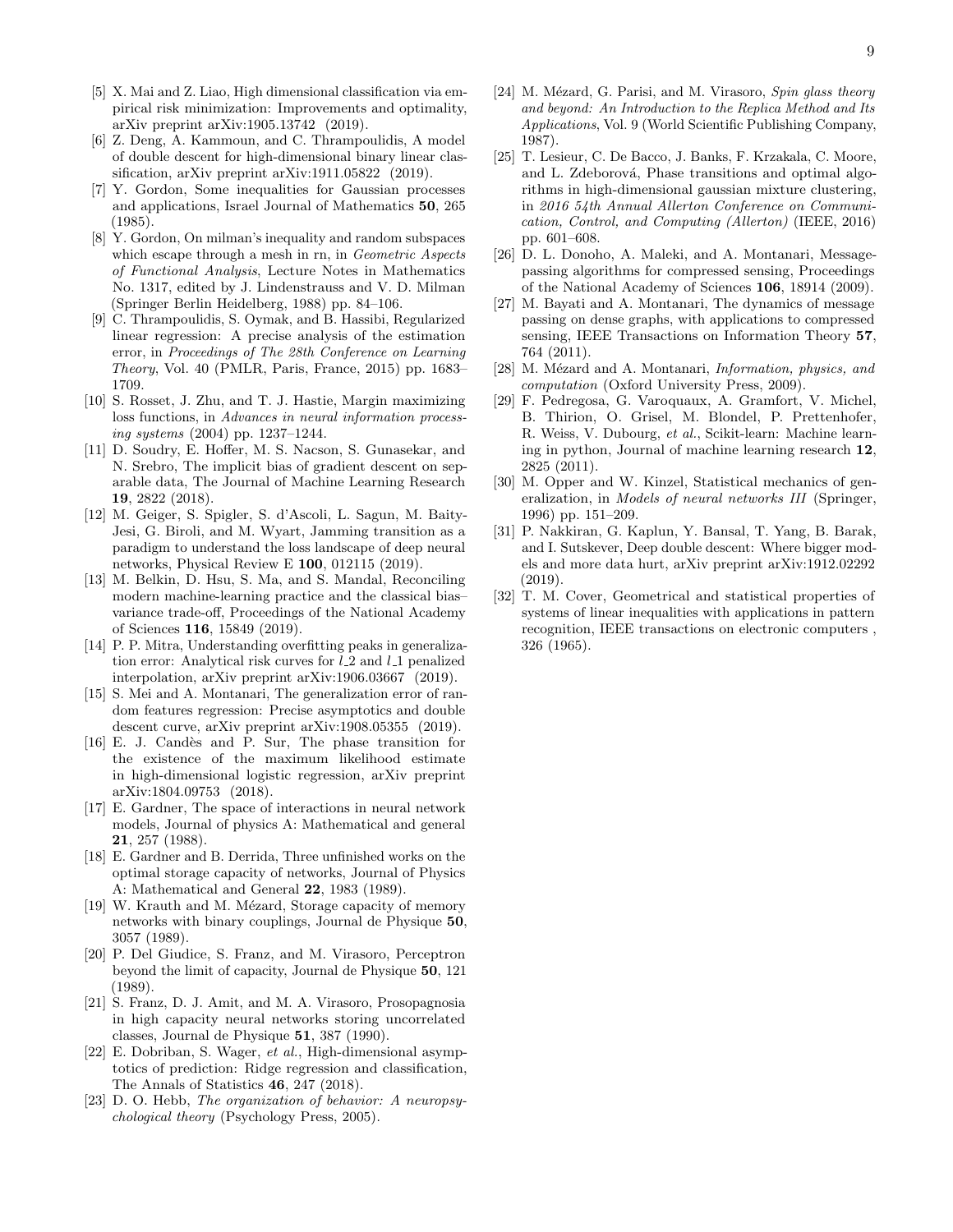## <span id="page-9-0"></span>Appendix A: Derivation of the generalization error formula

The generalization error is defined as the average fraction of mislabeled instances

<span id="page-9-2"></span>
$$
\varepsilon_{\text{gen}} = \frac{1}{4} \mathbb{E}_{y_{\text{new}}, \mathbf{x}_{\text{new}}, \mathbf{X}, \mathbf{y}} \left[ \left( y_{\text{new}} - \hat{y}_{\text{new}} \right)^2 \right],\tag{A.1}
$$

where  $y_{\text{new}}$  is the label of a new observation  $\mathbf{x}_{\text{new}}$ , and the estimator  $\hat{y}_{\text{new}}$  is computed as

<span id="page-9-1"></span>
$$
\hat{y}_{\text{new}} = \text{sign}\left(\frac{\mathbf{w}^{\top}\mathbf{x}_{\text{new}}}{\sqrt{d}} + b\right). \tag{A.2}
$$

Eq. [\(A.2\)](#page-9-1) holds for every vector  $\mathbf{w} = \mathbf{w}(\mathbf{X}, \mathbf{y})$  and bias  $b = b(\mathbf{X}, \mathbf{y})$  computed on the training set  $\{\mathbf{X}, \mathbf{y}\}\)$ . Using the fact that  $y_{\text{new}}, \hat{y}_{\text{new}} = \pm 1$ , it is easy to show that  $(A.1)$  can be rewritten as

<span id="page-9-3"></span>
$$
\varepsilon_{\text{gen}} = \frac{1}{2} \left( 1 - \mathbb{E}_{y_{\text{new}}, \mathbf{x}_{\text{new}}, \mathbf{X}, \mathbf{y}} \left[ y_{\text{new}} \hat{y}_{\text{new}} \right] \right) = \frac{1}{2} \left( 1 - \mathbb{E}_{y_{\text{new}}, \mathbf{x}_{\text{new}}, \mathbf{X}, \mathbf{y}} \left[ y_{\text{new}} \text{sign} \left( \frac{\mathbf{w}^{\top} \mathbf{x}_{\text{new}}}{\sqrt{d}} + b \right) \right] \right). \tag{A.3}
$$

Let us consider the last term in [\(A.3\)](#page-9-3). Using again  $y_{\text{new}} = \pm 1$ , we can move  $y_{\text{new}}$  inside the argument of the sign function and rewrite

$$
\mathbb{E}_{y_{\text{new}}, \mathbf{x}_{\text{new}}, \mathbf{X}, \mathbf{y}} \left[ y_{\text{new}} \text{sign}\left( \frac{\mathbf{w}^{\top} \mathbf{x}_{\text{new}}}{\sqrt{d}} + b \right) \right] = \mathbb{E}_{y_{\text{new}}, \mathbf{x}_{\text{new}}, \mathbf{X}, \mathbf{y}} \left[ \text{sign}\left( \frac{y_{\text{new}} \mathbf{w}^{\top} \mathbf{x}_{\text{new}}}{\sqrt{d}} + y_{\text{new}} b \right) \right].
$$
 (A.4)

The term  $y_{\text{new}}$ **x**<sub>new</sub> can be rewritten as

$$
y_{\text{new}} \mathbf{x}_{\text{new}} = y_{\text{new}} \left( y_{\text{new}} \frac{\mathbf{v}^*}{\sqrt{d}} + \sqrt{\Delta} \mathbf{z}_{\text{new}} \right) = \frac{\mathbf{v}^*}{\sqrt{d}} + \sqrt{\Delta} \mathbf{z}_{\text{new}}', \tag{A.5}
$$

where  $\mathbf{z}'_{\text{new}} = y_{\text{new}} \mathbf{z}_{\text{new}} \sim \mathcal{N}(\mathbf{0}, \mathbf{I}_d)$  has the same distribution as  $\mathbf{z}_{\text{new}}$ , since  $y_{\text{new}}$  and  $\mathbf{z}_{\text{new}}$  are independent. Hence

$$
\mathbb{E}_{y_{\text{new}}, \mathbf{x}_{\text{new}}, \mathbf{X}, \mathbf{y}} \left[ \text{sign}\left(\frac{\mathbf{w}^{\top} y_{\text{new}} \mathbf{x}_{\text{new}}}{\sqrt{d}} + y_{\text{new}} b \right) \right] = \mathbb{E}_{y_{\text{new}}, \mathbf{z}_{\text{new}}', \mathbf{v}^*, \mathbf{X}, \mathbf{y}} \left[ \text{sign}\left(\frac{\mathbf{w}^{\top} \mathbf{v}^*}{d} + \sqrt{\frac{\Delta}{d}} \mathbf{w}^{\top} \mathbf{z}_{\text{new}}' + y_{\text{new}} b \right) \right]. \quad (A.6)
$$

The estimator **w** only depends on the training set, hence **w** and  $z'_{\text{new}}$  are independent. We call their rescaled scalar product ς, a random variable distributed as a standard normal

$$
\varsigma = \frac{1}{\|\mathbf{w}\|} \mathbf{w}^{\top} \mathbf{z}_{\text{new}}' \sim \mathcal{N}(0, 1). \tag{A.7}
$$

By averaging over  $\varsigma$ , we obtain

$$
\mathbb{E}_{y_{\text{new}}, \mathbf{v}^*, \mathbf{X}, \mathbf{y}, \varsigma} \left[ \text{sign}\left( \frac{\mathbf{w}^\top \mathbf{v}^*}{d} + \sqrt{\frac{\Delta}{d}} ||\mathbf{w}|| \varsigma + y_{\text{new}} b \right) \right]
$$
\n
$$
= \mathbb{E}_{y_{\text{new}}, \mathbf{v}^*, \mathbf{X}, \mathbf{y}, \varsigma} \left[ \text{sign}\left( \frac{1}{\sqrt{\Delta}} \frac{\mathbf{w}}{||\mathbf{w}||}^\top \frac{\mathbf{v}^*}{\sqrt{d}} + \varsigma + y_{\text{new}} b \frac{\sqrt{d}}{\sqrt{\Delta} ||\mathbf{w}||} \right) \right],
$$
\n(A.8)

where we have used that  $\sqrt{\frac{\Delta}{d}}\|\mathbf{w}\| > 0$  to rescale the argument of the sign function. Finally, we obtain

$$
\varepsilon_{\text{gen}} = \frac{1}{2} \left( 1 - \mathbb{E}_{y_{\text{new}}, \mathbf{v}^*, \mathbf{X}, \mathbf{y}} \left[ \mathbb{P} \left( \varsigma > -\tau \right) - \mathbb{P} \left( \varsigma < -\tau \right) \right] \right) = \mathbb{E}_{y_{\text{new}}, \mathbf{v}^*, \mathbf{X}, \mathbf{y}} \left[ Q(\tau) \right]. \tag{A.9}
$$

where  $Q(x) = \frac{1}{\sqrt{2}}$  $\frac{1}{2\pi} \int_x^{\infty} e^{-t^2/2} dt$  is the Gaussian tail function, and we have defined

$$
\tau = \frac{\sqrt{d}}{\sqrt{\Delta}||\mathbf{w}||} \left( \frac{\mathbf{w}^\top \mathbf{v}^*}{d} + y_{\text{new}} b \right). \tag{A.10}
$$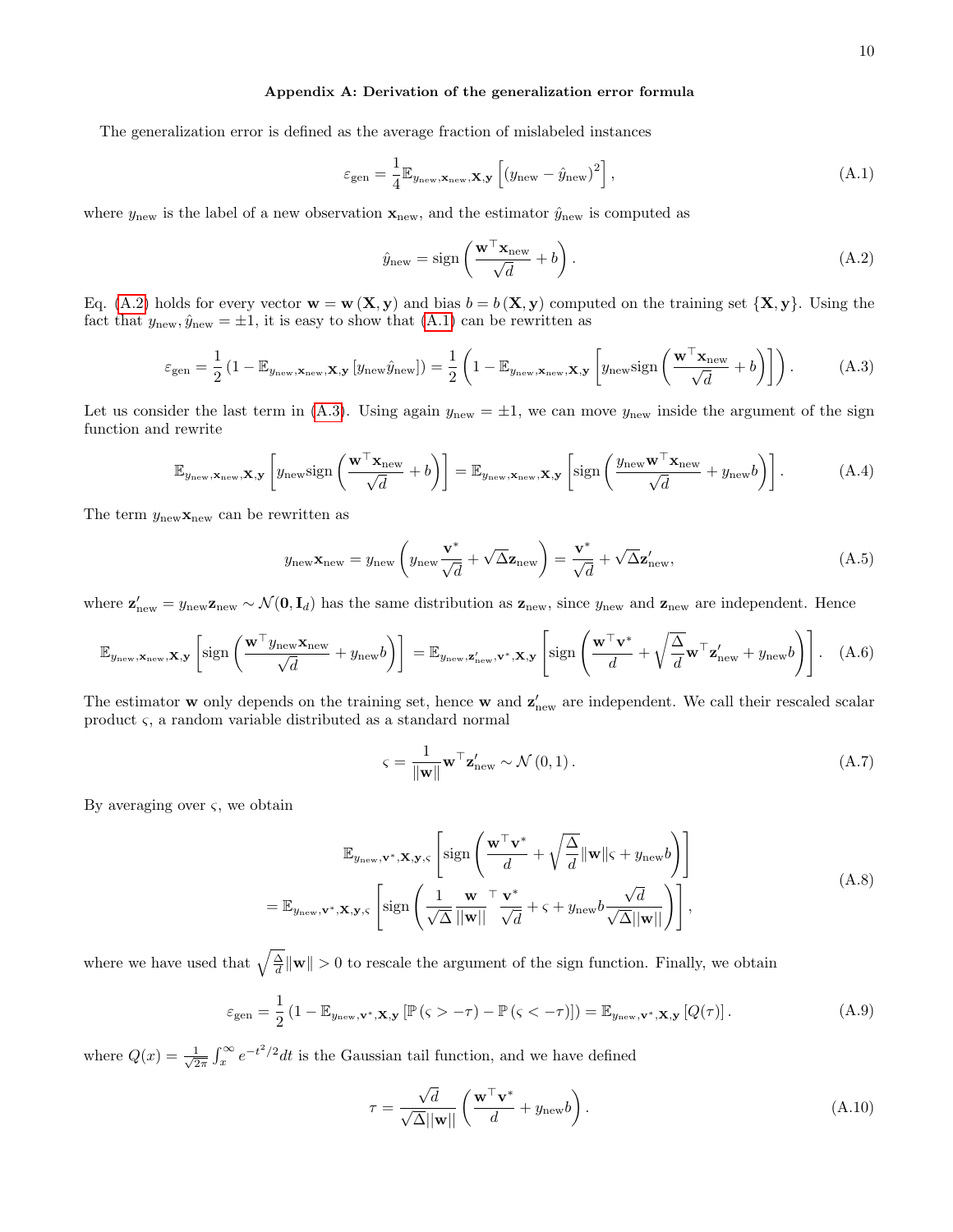$$
\frac{\mathbf{w}^{\top}\mathbf{v}^*}{d} \underset{d \to \infty}{\longrightarrow} m,\tag{A.11}
$$

$$
\frac{\|\mathbf{w}\|}{\sqrt{d}} \underset{d \to \infty}{\longrightarrow} \sqrt{q}.\tag{A.12}
$$

Hence the generalization error reads

<span id="page-10-2"></span>
$$
\varepsilon_{\text{gen}} = \rho Q \Big(\frac{m+b}{\sqrt{\Delta q}}\Big) + (1-\rho) Q \Big(\frac{m-b}{\sqrt{\Delta q}}\Big),\tag{A.13}
$$

where  $\rho \in (0, 1)$  is the probability that  $y_{\text{new}} = +1$ .

## <span id="page-10-0"></span>Appendix B: Derivation of the Bayes-optimal error

In order to compute the Bayes-optimal error, we consider the posterior distribution of a new label  $y_{\text{new}}$ , given the corresponding new data point  $\mathbf{x}_{\text{new}}$  and the estimate **v** of the true centroid  $\mathbf{v}^*$ 

$$
p(y_{new}|\mathbf{x}_{new}, \mathbf{v}) \propto p(\mathbf{x}_{new}|y_{new}, \mathbf{v}) p_y(y_{new}) \propto \exp\left(-\frac{1}{2\Delta} \sum_{i=1}^d \left(x_{new}^i - \frac{y_{new}v^i}{\sqrt{d}}\right)^2\right) p_y(y_{new}),\tag{B.1}
$$

where " $\propto$ " takes into account the normalization over  $y_{\text{new}}$ . Similarly, the posterior on **v** given the training data is

$$
p(\mathbf{v}|\mathbf{X}, \mathbf{y}) \propto p(\mathbf{X}|\mathbf{v}, \mathbf{y}) p_{\mathbf{v}}(\mathbf{v}) \propto \left[ \prod_{\mu=1}^{n} \exp \left( -\frac{1}{2\Delta} \sum_{i=1}^{d} \left( x_{\mu}^{i} - \frac{y_{\mu} v^{i}}{\sqrt{d}} \right)^{2} \right) \right] \exp \left( -\frac{1}{2} \sum_{i=1}^{d} (v^{i})^{2} \right), \tag{B.2}
$$

where we remind that v has i.i.d. components taken in  $\mathcal{N}(0,1)$ , and " $\propto$ " takes into account the normalization over v. We would like to find an explicit expression for

$$
p(y_{new}|\mathbf{x}_{new}, \mathbf{X}, \mathbf{y}) = \mathbb{E}_{\mathbf{v}|\mathbf{X}, \mathbf{y}} \left[ p(y_{new}|\mathbf{x}_{new}, \mathbf{v}) \right],
$$
\n(B.3)

in order to estimate the new label as

$$
\hat{y}_{\text{new}} = \arg \max_{y'=\pm 1} \log p(y' | \mathbf{x}_{\text{new}}, \mathbf{X}, \mathbf{y}). \tag{B.4}
$$

<span id="page-10-1"></span>Therefore, we have to compute

$$
\mathbb{E}_{\mathbf{v}|\mathbf{X},\mathbf{y}}\left[p\left(y_{\text{new}}|\mathbf{x}_{\text{new}},\mathbf{v}\right)\right] \propto p_{y}\left(y_{\text{new}}\right) \int \left(\prod_{i=1}^{d} dv^{i} e^{-\frac{1}{2}(v^{i})^{2}}\right) \prod_{\mu=0}^{n} e^{-\frac{1}{2\Delta} \sum_{i=1}^{d} \left(x_{\mu}^{i} - \frac{y_{\mu}v^{i}}{\sqrt{d}}\right)^{2}},\tag{B.5}
$$

where in the product over  $\mu$  on the right-hand side we have used the notation  $y_0 = y_{\text{new}}$ ,  $\mathbf{x}_0 = \mathbf{x}_{\text{new}}$ . Let us call  $I_v$  the integral over  $\bf{v}$  in [\(B.5\)](#page-10-1).

$$
I_{\mathbf{v}} = \int \prod_{i=1}^{d} \mathrm{d} \mathbf{v}^{i} \ \mathrm{e}^{-\sum_{i=1}^{d} \left[ \frac{1}{2\Delta} \sum_{\mu=0}^{n} \left( x_{\mu}^{i} - \frac{y_{\mu} \mathbf{v}^{i}}{\sqrt{d}} \right)^{2} + \frac{1}{2} (\mathbf{v}^{i})^{2} \right]} = \prod_{i=1}^{d} \int \mathrm{d} \mathbf{v} \ \mathrm{e}^{-\frac{1}{2\Delta} \sum_{\mu=0}^{n} \left( x_{\mu}^{i} - \frac{y_{\mu} \mathbf{v}}{\sqrt{d}} \right)^{2} - \frac{1}{2} \mathbf{v}^{2}}, \tag{B.6}
$$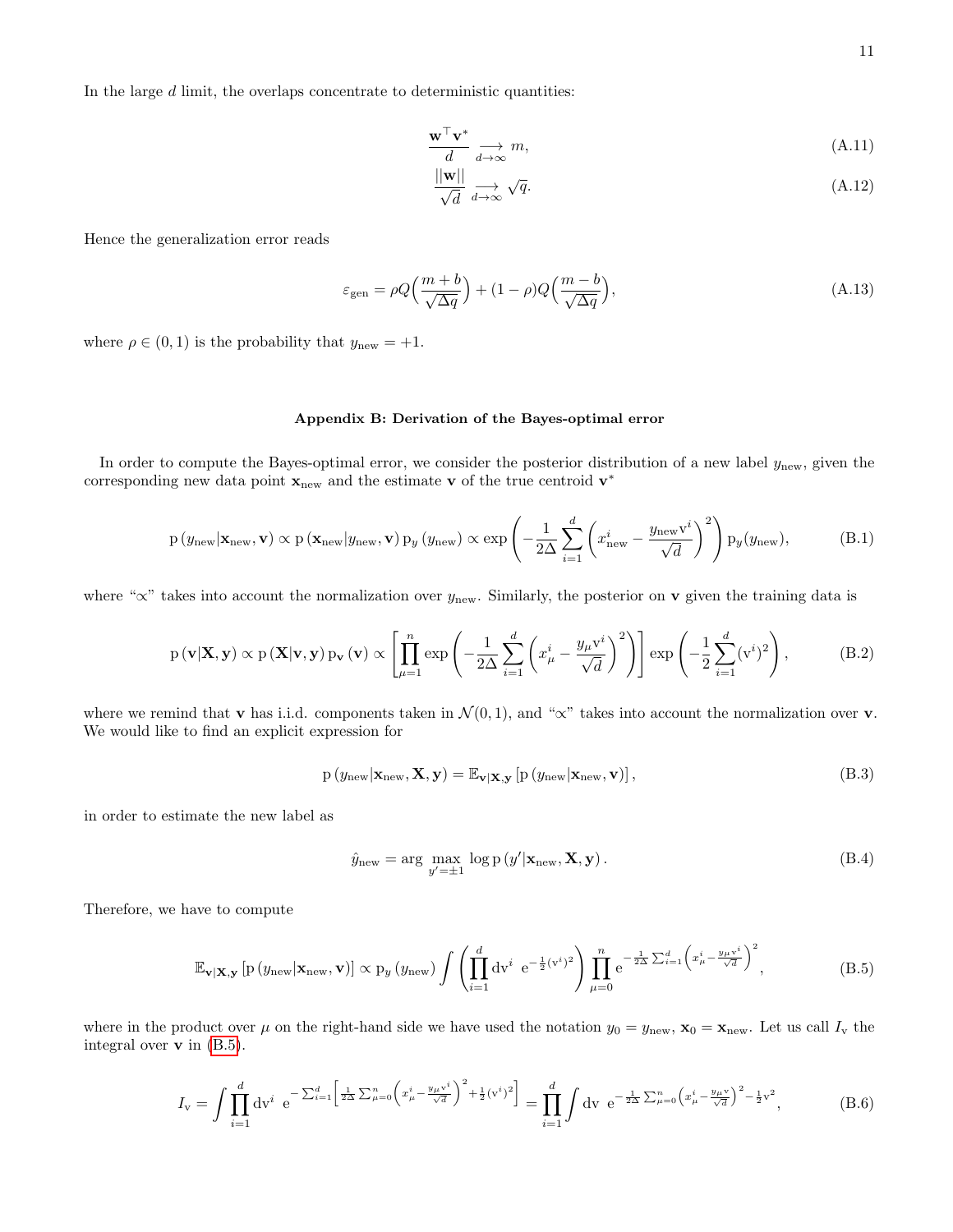where in the last equality we have dropped the index  $i$  from the components of  $\bf{v}$  for simplicity, since they are all independent. Computing the integral over v, we obtain

$$
I_{\mathbf{v}} = C(\alpha, \Delta, d) \prod_{i=1}^{d} \prod_{\mu=0}^{n} \exp \left( -\frac{1}{2\Delta \left( \alpha + \Delta + \frac{1}{d} \right)} \left( (\alpha + \Delta)(x_{\mu}^{i})^{2} - \frac{\alpha}{n} y_{\mu} x_{\mu}^{i} \sum_{\substack{\nu=0 \\ \nu \neq \mu}}^{n} y_{\nu} x_{\nu}^{i} \right) \right)
$$
  
\n
$$
= C(\alpha, \Delta, d) \exp \left( -\frac{1}{2\Delta \left( \alpha + \Delta + \frac{1}{d} \right)} \sum_{i=1}^{d} \left( (\alpha + \Delta)(x_{\text{new}}^{i})^{2} - \frac{\alpha}{n} y_{\text{new}} x_{\text{new}}^{i} \sum_{\nu=1}^{n} y_{\nu} x_{\nu}^{i} \right) \right)
$$
  
\n
$$
\times \exp \left( -\frac{1}{2\Delta \left( \alpha + \Delta + \frac{1}{d} \right)} \sum_{\mu=1}^{n} \sum_{i=1}^{d} \left( (\alpha + \Delta)(x_{\mu}^{i})^{2} - \frac{\alpha}{n} y_{\mu} x_{\mu}^{i} \sum_{\substack{\nu=1 \\ \nu \neq \mu}}^{n} y_{\nu} x_{\nu}^{i} - \frac{\alpha}{n} y_{\mu} x_{\mu}^{i} y_{\text{new}} x_{\text{new}}^{i} \right) \right)
$$
  
\n
$$
= C(\alpha, \Delta, d) \tilde{C}(\mathbf{X}, \mathbf{y}, \mathbf{x}_{\text{new}}, \alpha, \Delta, d) \exp \left( \frac{\alpha}{\Delta \left( \alpha + \Delta + \frac{1}{d} \right)} y_{\text{new}} \mathbf{x}_{\text{new}}^{\top} \frac{1}{n} \sum_{\mu=1}^{n} y_{\mu} \mathbf{x}_{\mu} \right),
$$
\n(B.7)

where the first two factors C and  $\tilde{C}$  contain all the terms that do not depend on  $y_{\text{new}}$ . Therefore

<span id="page-11-0"></span>
$$
\hat{y}_{\text{new}} = \arg \max_{y=\pm 1} \left[ \frac{\alpha}{\Delta \left( \alpha + \Delta + \frac{1}{d} \right)} y \mathbf{x}_{\text{new}}^{\top} \frac{1}{n} \sum_{\mu=1}^{n} y_{\mu} \mathbf{x}_{\mu} + \log p_{y} \left( y \right) \right]. \tag{B.8}
$$

Using the fact that  $y_{\mu} \mathbf{x}_{\mu} = \frac{\mathbf{v}^*}{\sqrt{d}} +$  $\overline{\Delta z}_{\mu}$ ,  $z_{\mu} \sim \mathcal{N}(0, \mathbf{I}_d)$  and  $\mathbf{v}^*$  is the true realization of v, the first term in [\(B.8\)](#page-11-0) in the limit where  $n, d \to \infty$  can be rewritten as

$$
\frac{1}{n} \sum_{\mu=1}^{n} \mathbf{x}_{\text{new}}^{\top} y_{\mu} \mathbf{x}_{\mu} \underset{n,d \to \infty}{\longrightarrow} y_{\text{new}} + \sqrt{\Delta \left(1 + \frac{\Delta}{\alpha}\right)} z_{\text{new}}', \tag{B.9}
$$

<span id="page-11-4"></span>where  $z'_{\text{new}} \sim \mathcal{N}(0, 1)$ . Therefore, in the large d limit we find that

<span id="page-11-1"></span>
$$
\hat{y}_{\text{new}} = \arg \max_{y=\pm 1} \left[ \frac{\alpha}{\Delta \left( \alpha + \Delta \right)} y \left( y_{\text{new}} + \sqrt{\Delta \left( 1 + \frac{\Delta}{\alpha} \right)} z'_{\text{new}} \right) + \log p_y \left( y \right) \right]. \tag{B.10}
$$

It is useful to rewrite the generalization error as

$$
\varepsilon_{\text{gen}} = \frac{1}{4} \mathbb{E}_{\mathbf{X}, \mathbf{y}, \mathbf{x}_{\text{new}}, y_{\text{new}}} \left[ (\hat{y}_{\text{new}} - y_{\text{new}})^2 \right] = \sum_{y_{\text{new}} = -1, 1} \mathbb{P} \left( \hat{y}_{\text{new}} \neq y_{\text{new}} \right) p_y(y_{\text{new}}). \tag{B.11}
$$

<span id="page-11-2"></span>Using [\(B.10\)](#page-11-1), we can compute

$$
\mathbb{P}\left(\hat{y}_{\text{new}} \neq y_{\text{new}}\right) = \mathbb{P}\left(y_{\text{new}} z'_{\text{new}} < -\sqrt{\frac{\alpha}{\Delta(\alpha + \Delta)}} \left(1 + \left(1 + \frac{\Delta}{\alpha}\right) \frac{\Delta}{2} \log \frac{p_y(y_{\text{new}})}{p_y(-y_{\text{new}})}\right)\right). \tag{B.12}
$$

If  $y_{\text{new}} = 1$ , [\(B.12\)](#page-11-2) gives

$$
\mathbb{P}\left(\hat{y}_{\text{new}} \neq 1\right) = Q\left(\frac{\frac{\alpha}{\Delta + \alpha} + \frac{\Delta}{2}\log\frac{\rho}{1-\rho}}{\sqrt{\Delta \frac{\alpha}{\Delta + \alpha}}}\right),\tag{B.13}
$$

where  $Q(x) = \frac{1}{\sqrt{2}}$  $\frac{1}{2\pi} \int_x^{\infty} e^{-t^2/2} dt$  is the Gaussian tail function. If  $y_{\text{new}} = -1$ , [\(B.12\)](#page-11-2) gives

$$
P\left(\hat{y}_{\text{new}} \neq -1\right) = Q\left(\frac{\frac{\alpha}{\Delta + \alpha} - \frac{\Delta}{2}\log\frac{\rho}{1-\rho}}{\sqrt{\Delta \frac{\alpha}{\Delta + \alpha}}}\right). \tag{B.14}
$$

Using the fact that  $\rho = p_y(1)$  and  $1 - \rho = p_y(-1)$ , we get that

<span id="page-11-3"></span>
$$
\varepsilon_{\text{gen}}^{\text{BO}} = \rho Q \left( \frac{\frac{\alpha}{\Delta + \alpha} + \frac{\Delta}{2} \log \frac{\rho}{1 - \rho}}{\sqrt{\Delta \frac{\alpha}{\Delta + \alpha}}} \right) + (1 - \rho) Q \left( \frac{\frac{\alpha}{\Delta + \alpha} - \frac{\Delta}{2} \log \frac{\rho}{1 - \rho}}{\sqrt{\Delta \frac{\alpha}{\Delta + \alpha}}} \right). \tag{B.15}
$$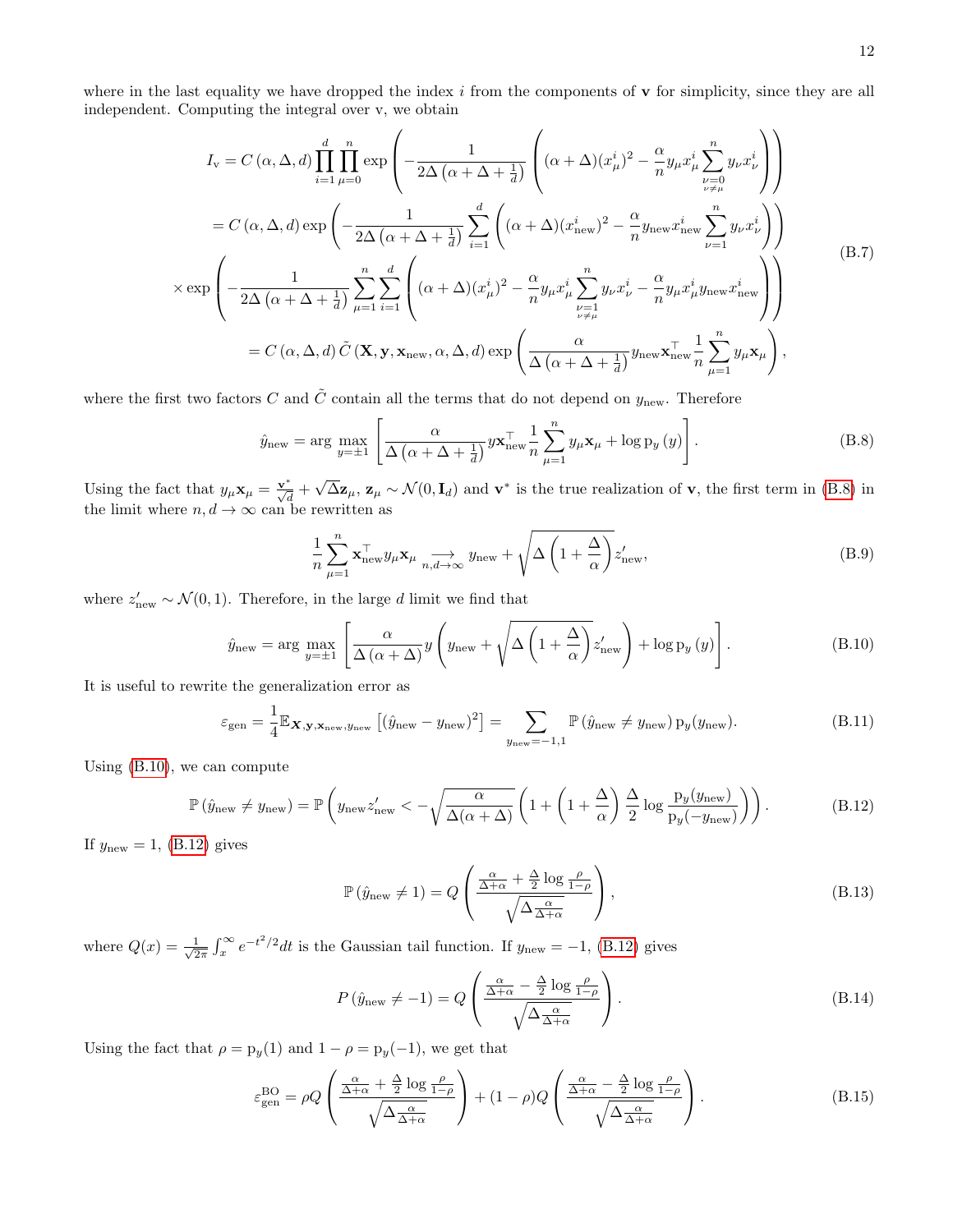#### 1. Bayes-optimal estimator

It is worth noting that the optimal error in [\(B.15\)](#page-11-3) can be achieved by the plug-in estimator

<span id="page-12-2"></span>
$$
\hat{\mathbf{w}} = \frac{\sqrt{d}}{n} \sum_{\mu=1}^{n} y_{\mu} \mathbf{x}_{\mu}.
$$
\n(B.16)

This result was already shown in [\[4\]](#page-7-3) for the case of symmetric clusters. The optimal bias is obtained from the minimization of the generalization error  $(A.13)$  with respect to b, at fixed  $m, q$ . This yields:

$$
\hat{b} = \underset{b}{\text{argmin}} \ \varepsilon_{\text{gen}}(q, m) = \frac{q}{m} \frac{\Delta}{2} \log \left( \frac{\rho}{1 - \rho} \right). \tag{B.17}
$$

Substituting [\(B.16\)](#page-12-2) in the definition of the overlaps [\(3\)](#page-1-5) in the main text, we obtain that the values of m and q associated to the plugin estimator are

$$
m = 1, \qquad q = \left(1 + \frac{\Delta}{\alpha}\right). \tag{B.18}
$$

<span id="page-12-3"></span>Hence, the generalization error of the plug-in estimator is

$$
\varepsilon_{\text{gen}}^{\text{plugin}} = \mathbb{P}\left(y_{\text{new}}\left(\frac{1}{\sqrt{d}}\mathbf{\hat{w}}^{\top}\mathbf{x}_{\text{new}} + \hat{b}\right) < 0\right)
$$
\n
$$
= \mathbb{P}\left(y_{\text{new}}z'_{\text{new}} < -\sqrt{\frac{\alpha}{\Delta(\alpha + \Delta)}}\left(1 + y_{\text{new}}\left(1 + \frac{\Delta}{\alpha}\right)\frac{\Delta}{2}\log\frac{\rho}{1 - \rho}\right)\right),\tag{B.19}
$$

where we have used  $(B.9)$  in the last equality. The probability in  $(B.19)$  is the same as in  $(B.12)$ . Hence, the plug-in estimator achieves the Bayes-optimal error.

#### <span id="page-12-0"></span>Appendix C: Details of proofs

In what follows, we provide more technical details for several key results stated in Section [III.](#page-3-8) They serve as the basis of the proof of Proposition [1.](#page-2-4)

#### <span id="page-12-1"></span>1. Proof of Proposition [3](#page-3-6)

Recall from the main text that

$$
\mathcal{L}_{\lambda}(q, m, b) = \frac{\lambda q}{2} + \min_{\mathbf{w} \in \mathcal{S}_{q,m}} \max_{\mathbf{u}} \frac{1}{d} \sum_{i=1}^{n} \left[ u_i \left( \frac{\mathbf{w}^{\top} \mathbf{v}^*}{d} + \sqrt{\Delta} \frac{y_i \mathbf{z}_i^{\top} \mathbf{w}}{\sqrt{d}} + by_i \right) - \hat{\ell}(u_i) \right]
$$
  

$$
= \frac{\lambda q}{2} + \min_{\mathbf{w} \in \mathcal{S}_{q,m}} \max_{\mathbf{u}} \frac{1}{d} \sum_{i=1}^{n} \left[ u_i(m + by_i) - \hat{\ell}(u_i) + \sqrt{\frac{\Delta}{d}} u_i y_i \mathbf{z}_i^{\top} \mathbf{w} \right],
$$

where in reaching the second equality we have used the fact that any  $\mathbf{w} \in \mathcal{S}_{q,m}$  satisfies the equality  $m = \frac{1}{d} \mathbf{w}^\top \mathbf{v}^*$ . Introduce an auxiliary problem

$$
\widetilde{\mathcal{L}}_{\lambda}(q,m,b) = \frac{\lambda q}{2} + \min_{\mathbf{w} \in \mathcal{S}_{q,m}} \max_{\mathbf{u}} \left\{ \frac{1}{d} \sum_{i=1}^{n} \left[ u_i(m + by_i) - \widehat{\ell}(u_i) \right] + \sqrt{\frac{\Delta}{d}} ||\mathbf{u}|| \frac{\mathbf{g}^{\top}\mathbf{w}}{d} + \sqrt{\Delta q} \Big( \frac{1}{d} \sum_{i=1}^{n} u_i y_i s_i \Big) \right\}
$$
\n
$$
= \frac{\lambda q}{2} + \min_{\mathbf{w} \in \mathcal{S}_{q,m}} \max_{\mathbf{u}} \left\{ \frac{1}{d} \sum_{i=1}^{n} \left[ u_i h_i - \widehat{\ell}(u_i) \right] + \sqrt{\frac{\Delta}{d}} ||\mathbf{u}|| \frac{\mathbf{g}^{\top}\mathbf{w}}{d} \right\},
$$

where  $\mathbf{g} = (g_1, g_2, \dots, g_d)^\top$  and  $\mathbf{s} = (s_1, s_2, \dots, s_n)$  are two independent random vectors whose entries are drawn from where  $\mathbf{g} = (g_1, g_2, \dots, g_d)$  and  $\mathbf{s} = (s_1, s_2, \dots, s_n)$  are two momephasis random vectors whose entries are drawn from the i.i.d. standard normal distribution, and  $h_i = \sqrt{\Delta q}(y_i s_i) + m + by_i$ . As  $y_i \in \{\pm 1\}$ , independent o  $h_i$  has the same probability distribution as the quantity defined in [\(33\)](#page-3-7) in the main text.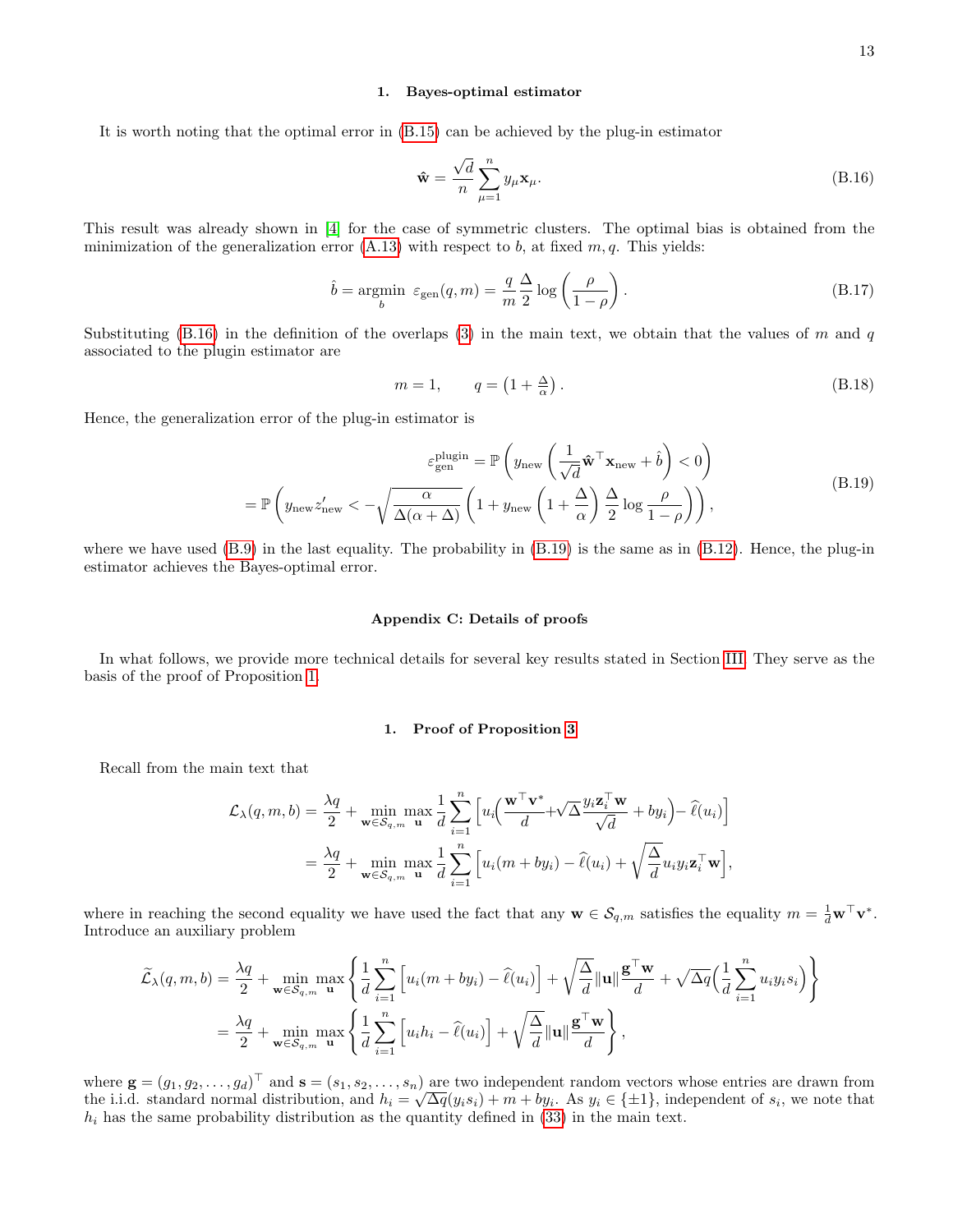14

Gordon's minimax inequalities [\[7](#page-8-2)[–9\]](#page-8-3) allow us to make the following comparison: For any constants c and  $\delta > 0$ , we have

<span id="page-13-0"></span>
$$
\mathbb{P}(\mathcal{L}_{\lambda}(q,m,b)\n(C.1)
$$

To connect this to the statements in Proposition [3,](#page-3-6) we note that

$$
\widetilde{\mathcal{L}}_{\lambda}(q, m, b) \ge \frac{\lambda q}{2} + \max_{\mathbf{u}} \min_{\mathbf{w} \in \mathcal{S}_{q,m}} \left\{ \frac{1}{d} \sum_{i=1}^{n} \left[ u_i h_i - \widehat{\ell}(u_i) \right] + \sqrt{\frac{\Delta}{d}} \|\mathbf{u}\| \frac{\mathbf{g}^{\top} \mathbf{w}}{d} \right\}
$$
\n
$$
= \frac{\lambda q}{2} + \max_{\mathbf{u}} \left\{ \frac{1}{d} \sum_{i=1}^{n} \left[ u_i h_i - \widehat{\ell}(u_i) \right] - \sqrt{\frac{\Delta \|\mathbf{u}\|^2 (q - m^2)}{d}} \frac{\|\mathbf{g}\|}{\sqrt{d}} \right\}
$$
\n
$$
= \mathcal{E}_{\lambda}^{(d)}(q, m, b).
$$

It follows that

$$
\mathbb{P}(\widetilde{\mathcal{L}}_{\lambda}(q,m,b)
$$

Combining this inequality with [\(C.1\)](#page-13-0) gives us the first inequality in Proposition [3.](#page-3-6) To obtain the second inequality in the proposition, we use the fact that the unconstrained optimization problem in  $(22)$  for the global training loss  $\mathcal{L}^*$  is convex. Following exactly the same strategy as used in [\[9\]](#page-8-3), we can interchange the order of min and max in the dual formulation of [\(22\)](#page-2-3), which then allows us to reach the two-sided inequality in [\(35\)](#page-4-6).

## 2. Proof of Lemma [1](#page-4-7)

We first rewrite the optimization problem in [\(32\)](#page-3-2) as

<span id="page-13-1"></span>
$$
\max_{\mu \geq 0} \max_{\|u\|^2/d=\mu} \left\{-\sqrt{\Delta_d \mu (q-m^2)} + \frac{\mathbf{u}^\top \mathbf{h}}{d} - \frac{1}{d} \sum_{i=1}^n \widetilde{\ell}(u_i) \right\}.
$$
 (C.2)

For the inner maximization, the constraint on the squared norm  $\|\mathbf{u}\|^2$  weakly couples different coordinates of  $\bm{u}$  together. To fully decouple these coordinates, we introduce a Lagrangian function

$$
\frac{\mathbf{u}^\top \mathbf{h}}{d} - \frac{1}{d} \sum_{i=1}^n \widetilde{\ell}(u_i) - \frac{\gamma}{2d} (\|\mathbf{u}\|^2 - \mu d),
$$

where  $\gamma > 0$  is the Lagrange multiplier. For any fixed  $\gamma$ , the optimal solution  $u_\gamma \in \mathbb{R}^n$  can be obtained by setting the gradient of the Lagrangian function to zero, which gives us

$$
\nabla \ell(\boldsymbol{u}_{\gamma}) + \gamma \boldsymbol{u}_{\gamma} = \boldsymbol{h}.
$$

Since there is a one-to-one correspondence between the Lagrange multiplier  $\gamma$  and the normalized squared norm  $\mu = ||\boldsymbol{u}_{\gamma}||^2/d$ , it is thus equivalent to solve [\(C.2\)](#page-13-1) in terms of

$$
\max_{\gamma>0}\Big\{-\sqrt{\frac{\Delta_d(q-m^2)\|\boldsymbol{u}_\gamma\|^2}{d}}+\frac{\boldsymbol{u}_\gamma^\top h}{d}-\frac{1}{d}\sum_{i=1}^n\widetilde{\ell}(u_{\gamma,i})\Big\}
$$

and thus we get [\(36\)](#page-4-1).

## 3. Proof of Proposition [1](#page-2-4)

We first establish [\(26\)](#page-3-1) for the special case where the subset  $\Omega$  is a singleton. In this case, we just need to show

<span id="page-13-2"></span>
$$
\mathbb{P}\Big(\mathcal{L}_{\lambda}(q,m,b) \geq \mathcal{E}_{\lambda}(q,m,b) - \delta\Big) \to 1. \tag{C.3}
$$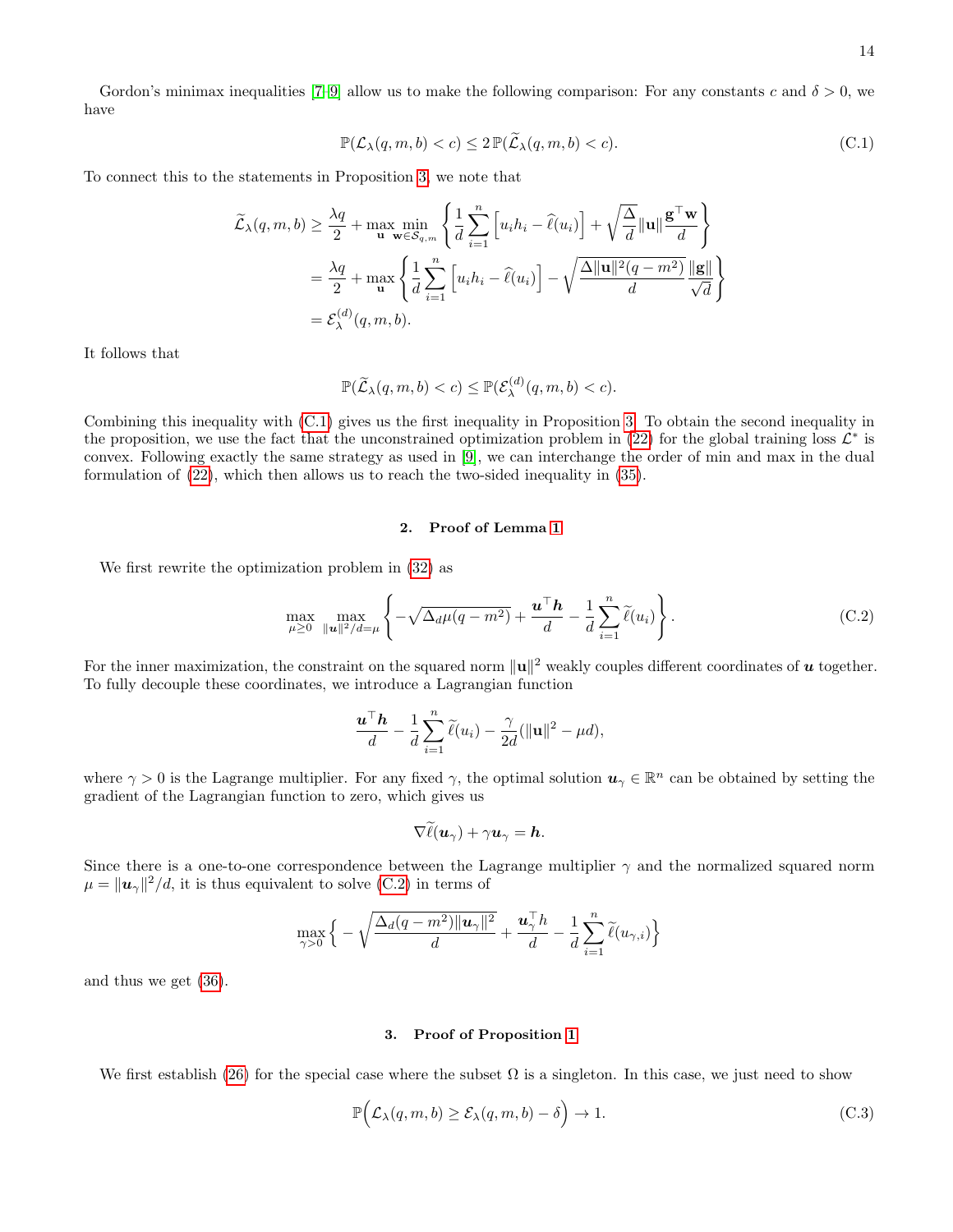for any fixed  $q, m$  and  $b$ .

Recall the characterization of  $\mathcal{E}_{\lambda}^{(d)}$ Recall the characterization of  $\mathcal{E}_{\lambda}^{(d)}(q,m,b)$  given in Lemma [1.](#page-4-7) The problem in [\(36\)](#page-4-1) reaches its maximum at a point  $\gamma_d^*$  where the derivative of the function to be maximized is equal to 0. In calculating this deri  $\frac{du_{\gamma,i}}{d\gamma}$ , which can be obtained as

$$
\widetilde{\ell}''(u_{\gamma,i})\frac{du_{\gamma,i}}{d\gamma}+u_{\gamma,i}+\gamma\frac{du_{\gamma,i}}{d\gamma}=0
$$

and thus  $\frac{du_{\gamma,i}}{d\gamma} = \frac{-u_{\gamma,i}}{\tilde{\ell}''(u_{\gamma,i})}$  $\frac{-u_{\gamma,i}}{\ell''(u_{\gamma,i})+\gamma}$ . Using this expression and after some simple manipulations, we get

<span id="page-14-0"></span>
$$
\alpha(\gamma_d^*)^2 \frac{\|\mathbf{u}_{\gamma_d^*}\|^2}{n} = \Delta_d(q - m^2). \tag{C.4}
$$

Moreover,

<span id="page-14-1"></span>
$$
\mathcal{E}_{\lambda}^{(d)}(q,m,b) = \frac{\sum_{i=1}^{n} \left[ u_{\gamma_d^*,i} \widetilde{\ell}'(u_{\gamma_d^*,i}) - \widetilde{\ell}(u_{\gamma_d^*,i}) \right]}{d} + \frac{\lambda q}{2}.
$$
\n(C.5)

Next, we introduce the following scalar change of variables:  $v_{\gamma,i} = \tilde{\ell}'(u_{\gamma,i})$ . It is easy to verify from properties of Legendre transformations that

$$
u_{\gamma,i} = \ell'(v_{\gamma,i})
$$
 and  $u_{\gamma,i}\tilde{\ell}'(u_{\gamma,i}) - \tilde{\ell}(u_{\gamma,i}) = \ell(v_{\gamma,i}).$ 

Substituting these identities, we can characterize  $v_{\gamma,i}$  via the implicit equation

<span id="page-14-5"></span>
$$
v_{\gamma,i} + \gamma \ell'(v_{\gamma,i}) = h_i.
$$
\n(C.6)

Moreover, [\(C.4\)](#page-14-0) can now be rewritten as

<span id="page-14-2"></span>
$$
\alpha(\gamma_d^*)^2 \frac{1}{n} \sum_{i=1}^n [\ell'(v_{\gamma_d^*,i})]^2 = \Delta_d(q - m^2)
$$
\n(C.7)

.

and more importantly, [\(C.5\)](#page-14-1) can be simplified as

$$
\mathcal{E}_{\lambda}^{(d)}(q,m,b) = \frac{\alpha}{n} \sum_{i=1}^{n} \ell(v_{\gamma_d^*,i}) + \frac{\lambda q}{2}
$$

Let  $v_{\gamma}$  be a random variable defined via the implicit equation

<span id="page-14-4"></span>
$$
v_{\gamma} + \gamma \ell'(v_{\gamma}) = h,\tag{C.8}
$$

where  $h = \sqrt{\Delta q} s + m + by$  with  $S \sim \mathcal{N}(0, 1)$  and y being a random variable independent of s such that

$$
\mathbb{P}(y=1) = \rho \quad \text{and} \quad \mathbb{P}(y=-1) = 1 - \rho.
$$

Since the loss function  $\ell(\cdot)$  is convex, the function  $v + \gamma \ell'(v)$  is strictly increasing. It follows that the distribution function of  $v_\gamma$  is given as in [\(24\)](#page-2-8). As  $n, d \to \infty$  with  $d/n$  fixed at  $\alpha$ , we have  $\Delta_d \to \Delta$  and

$$
\frac{1}{n}\sum_{i=1}^n[\ell'(v_{\gamma,i})]^2\to\mathbb{E}[(\ell'(v_{\gamma}))^2]
$$

uniformly over any compact subset of  $\gamma$ . It follows that  $\gamma_d^*$  as defined in [\(C.7\)](#page-14-2) converges to  $\gamma^*$ , which is the unique solution of [\(25\)](#page-2-5). Moreover, we have

<span id="page-14-3"></span>
$$
\mathcal{E}_{\lambda}^{(d)}(q,m,b) \to \mathcal{E}_{\lambda}(q,m,b) = \alpha \mathbb{E}[\ell(v_{\gamma^*})] + \frac{\lambda q}{2}.
$$
 (C.9)

For any  $\delta > 0$ , we can apply Proposition [3](#page-3-6) to get

$$
\mathbb{P}(\mathcal{L}_{\lambda}(q,m,b)<\mathcal{E}_{\lambda}(q,m,b)-\delta)\leq 2\mathbb{P}(\mathcal{E}_{\lambda}^{(d)}(q,m,b)<\mathcal{E}_{\lambda}(q,m,b)-\delta).
$$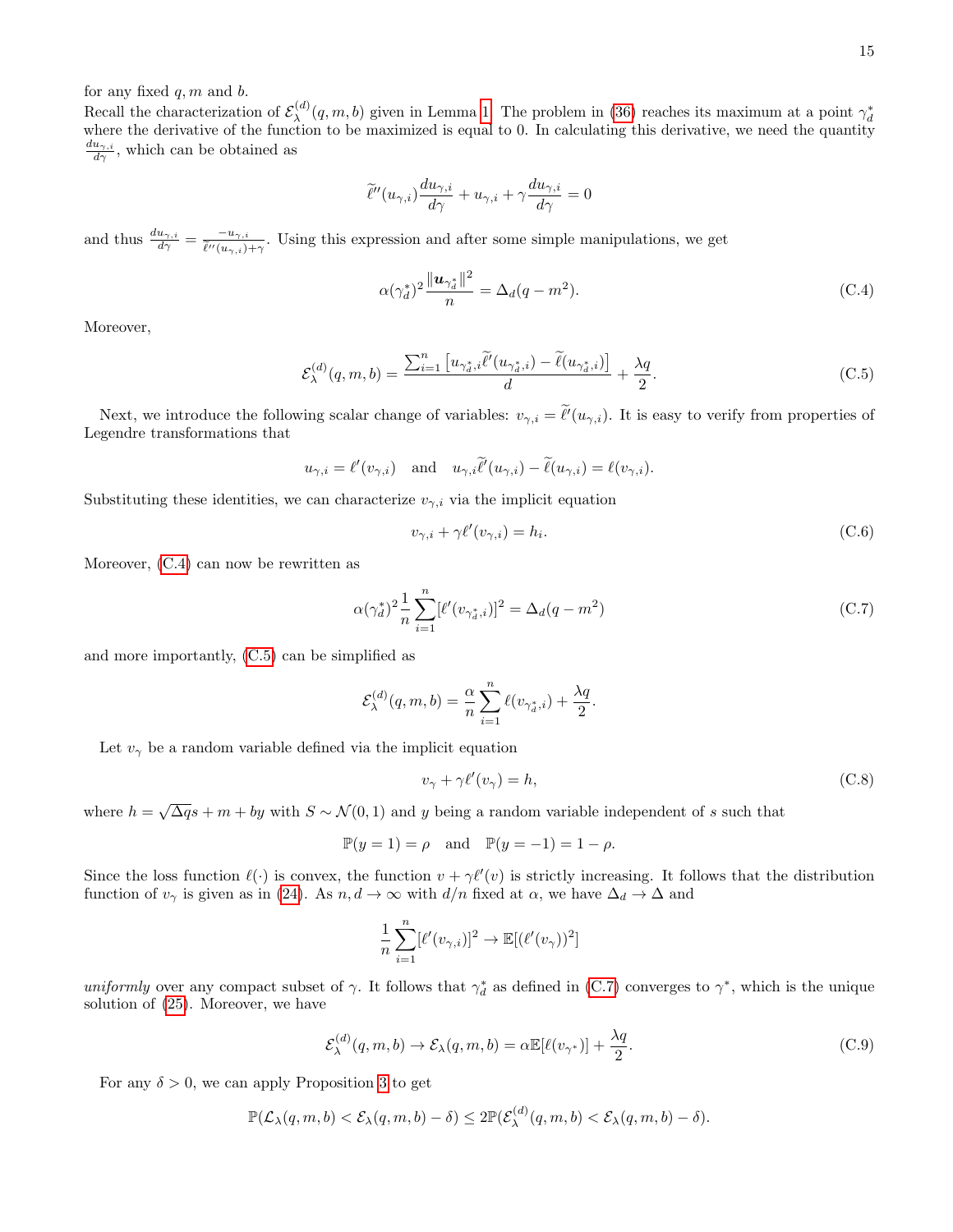As the right-hand side tends to 0 due to  $(C.9)$ , we have  $(C.3)$ .

Let  $\Omega$  be an arbitrary compact subset of  $\{(q, m, b) : m^2 \leq q\}$ . We denote by  $\Omega_K$  a finite subset of  $\Omega$  consisting of K points, i.e.,  $\Omega_K = \{(q_k, m_k, b_k) \in \Omega : 1 \leq k \leq K\}.$ 

$$
\mathbb{P}(\mathcal{L}_{\lambda}(\Omega_{K}) < \mathcal{E}_{\lambda}(\Omega) - \delta) = \mathbb{P}(\cup_{k=1}^{K} \{ \mathcal{L}_{\lambda}(q_{k}, m_{k}, b_{k}) < \mathcal{E}_{\lambda}(\Omega) - \delta \})
$$
\n
$$
\leq \sum_{k=1}^{K} \mathbb{P}(\mathcal{L}_{\lambda}(q_{k}, m_{k}, b_{k}) < \mathcal{E}_{\lambda}(\Omega) - \delta)
$$
\n
$$
\leq \sum_{k=1}^{K} \mathbb{P}(\mathcal{L}_{\lambda}(q_{k}, m_{k}, b_{k}) < \mathcal{E}_{\lambda}(q_{k}, m_{k}, b_{k}) - \delta).
$$

As  $n \to \infty$ , the right-hand side of the inequality tends to 0. It follows that  $\mathbb{P}(\mathcal{L}_\lambda(\Omega_K) \geq \mathcal{E}_\lambda(\Omega) - \delta) \to 1$ . Note that this characterization holds for any finite K. From the smoothness of the optimization problem  $(21)$ , one can construct a family of subsets  $\{\Omega_K\}$  such that  $\mathcal{L}_\lambda(\Omega_K) \to \mathcal{L}_\lambda(\Omega)$  as  $K \to \infty$ , and thus we have [\(26\)](#page-3-1). This strategy follows closely the approach used in  $[9]$ . Finally, to get  $(27)$ , we first note that  $(26)$  implies that

$$
\mathbb{P}\Big(\mathcal{L}^*_{\lambda} \geq \mathcal{E}^*_{\lambda} - \delta\Big) \to 1.
$$

The "other direction", *i.e.*,  $\mathbb{P}(\mathcal{L}^*_{\lambda} \leq \mathcal{E}^*_{\lambda} + \delta) \to 1$  can be obtained by exploiting the convexity of the loss function  $\ell(\cdot)$ , which allows us to interchange the order of min and max in the dual formulation of  $(22)$ . We omit the details as they follow exactly the same strategy as used in [\[9\]](#page-8-3).

#### <span id="page-15-0"></span>4. Proof of Proposition [2](#page-3-4)

We start with the fixed-point equation for the Lagrange multiplier given in [\(25\)](#page-2-5). For our proof, it will be more convenient to rewrite this equation in terms of the random variable  $u_{\gamma} \stackrel{\text{def}}{=} \ell'(v_{\gamma})$ . It is a well-known property of Legendre transformations that we can write the "symmetric equation"  $v_{\gamma} = \ell'(u_{\gamma})$ . Since  $v_{\gamma}$  is determined via the implicit equation [\(C.8\)](#page-14-4), we have

$$
\widetilde{\ell}'(u_{\gamma}) + \gamma u_{\gamma} = h.
$$

It follows that the cumulant distribution function of  $u_{\gamma}$  is given by

$$
\mathbb{P}(u_{\gamma} \leq u) = \rho Q \left( \frac{\widetilde{\ell}'(u) + \gamma u - m - b}{\sqrt{\Delta q}} \right) + (1 - \rho) Q \left( \frac{\widetilde{\ell}'(u) + \gamma u - m + b}{\sqrt{\Delta q}} \right),
$$

where  $Q(\cdot)$  is the distribution function of a standard normal random variable. Writing [\(25\)](#page-2-5) in terms of  $u_{\gamma}$ , we have

<span id="page-15-1"></span>
$$
\alpha \gamma^2 \mathbb{E}[u_\gamma^2] = \Delta(q - m^2). \tag{C.10}
$$

Our assumption of the loss function  $\ell(\cdot)$  is that it is convex and monotonically decreasing, with  $\ell(+\infty) = \ell'(+\infty) = 0$ . It follows that  $\ell'(-\infty) < u_{\gamma} < 0$ . Introducing the changes of variables  $\theta \stackrel{\text{def}}{=} m/\sqrt{q}$ ,  $\widetilde{b} \stackrel{\text{def}}{=} b/\sqrt{q}$  and  $\widetilde{\gamma} = \gamma/\sqrt{q}$ , and using the identity  $\mathbb{E}[u_{\gamma}^2] = (-2) \int_{\ell'(-\infty)}^0 u \mathbb{P}(u_{\gamma} \leq u) du$ , we can rewrite [\(C.10\)](#page-15-1) as

<span id="page-15-2"></span>
$$
\alpha S(\tilde{\gamma}, q, \theta) = \Delta(1 - \theta^2),\tag{C.11}
$$

where

$$
S(\widetilde{\gamma}, q, \theta) \stackrel{\text{def}}{=} \widetilde{\gamma}^2 \int_0^{-\ell'(-\infty)} (2u) \left( \rho Q \Big( \frac{\widetilde{\ell}'(-u)}{\sqrt{\Delta q}} + \frac{-\widetilde{\gamma}u - \theta - \widetilde{b}}{\sqrt{\Delta}} \Big) + (1 - \rho) Q \Big( \frac{\widetilde{\ell}'(-u)}{\sqrt{\Delta q}} + \frac{-\widetilde{\gamma}u - \theta + \widetilde{b}}{\sqrt{\Delta}} \Big) \right) du.
$$

We further denote by  $\hat{\gamma}^*(q, \theta)$  the solution to [\(C.11\)](#page-15-2). We can show that, for any fixed  $\tilde{\gamma}$  and  $\theta$ , the function  $S(\tilde{\gamma}, q, \theta)$  is monotonically decreasing as we increase a Moreover is monotonically decreasing as we increase  $q$ . Moreover,

$$
\lim_{q \to \infty} S(\tilde{\gamma}, q, \theta) = S^*(\tilde{\gamma}, \theta) \stackrel{\text{def}}{=} \int_0^{-\tilde{\gamma}\ell'(-\infty)} (2u) \Big[ \rho Q\Big(\frac{-u - \theta - \tilde{b}}{\sqrt{\Delta}}\Big) + (1 - \rho) Q\Big(\frac{-u - \theta + \tilde{b}}{\sqrt{\Delta}}\Big) \Big] du.
$$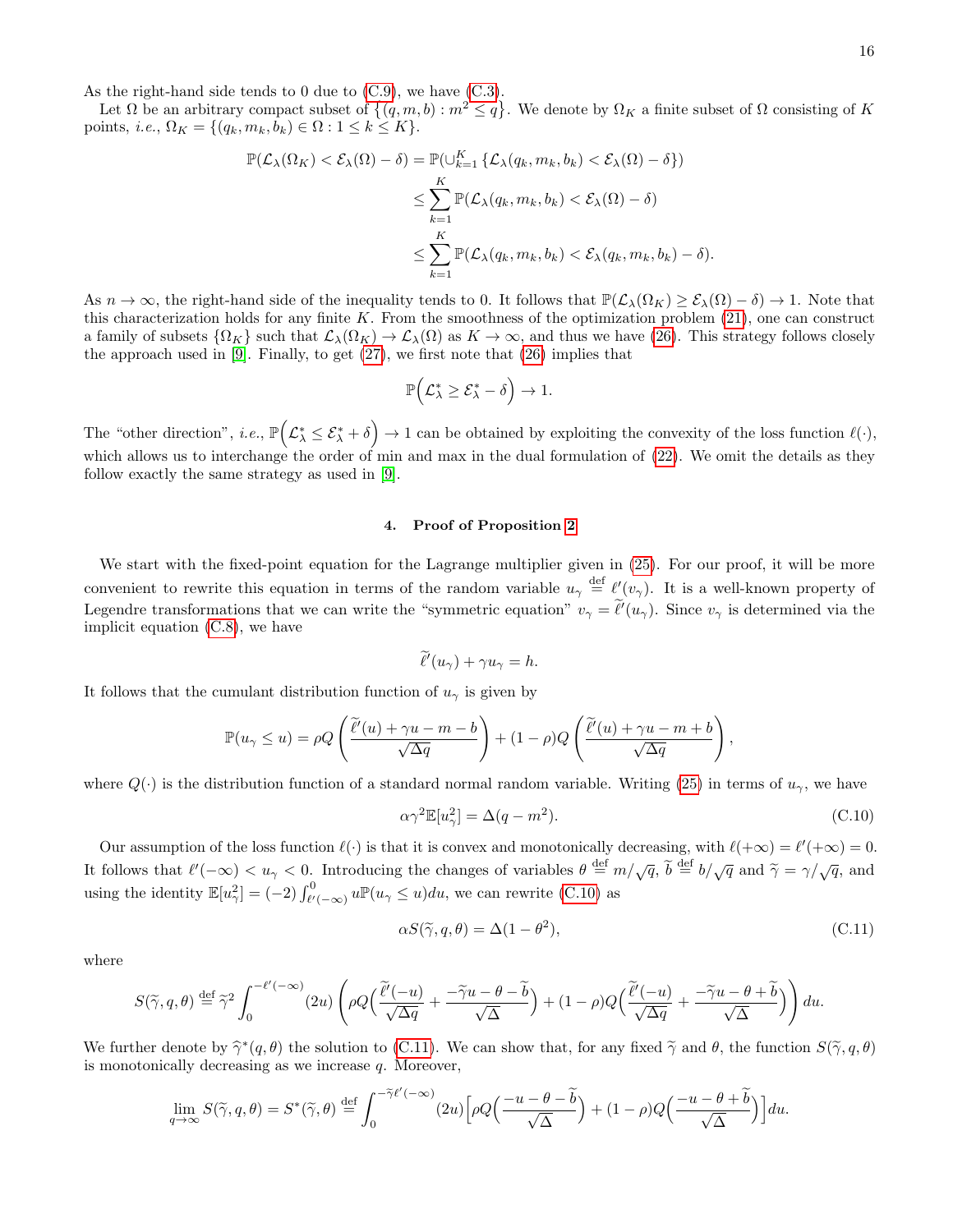Clearly,  $S^*(\tilde{\gamma}, \theta)$  is monotonic with respect to  $\tilde{\gamma}$ , but it has a finite limit as  $\tilde{\gamma} \to \infty$ , *i.e.*,

$$
\lim_{\widetilde{\gamma}\to\infty} S^*(\widetilde{\gamma},\theta) = \Delta \int_0^\infty u^2 \Big[ \rho f\Big(u + \frac{\theta + \widetilde{b}}{\sqrt{\Delta}}\Big) + (1 - \rho) f\Big(u + \frac{\theta - \widetilde{b}}{\sqrt{\Delta}}\Big) \Big],
$$

where  $f(\cdot)$  is the probability density function of  $\mathcal{N}(0, 1)$ . An implication of this limit being finite is that, although the Lagrange multiplier  $\hat{\gamma}^*(q, \theta)$  remains finite for any fixed q, it tends to  $\infty$  as  $q \to \infty$  if

<span id="page-16-2"></span>
$$
\alpha < \frac{1 - \theta^2}{S^*(\infty, \theta)}.\tag{C.12}
$$

It follows from [\(C.8\)](#page-14-4) that, as  $\gamma \to \infty$ ,  $\ell'(v_\gamma) \to 0$  and thus  $v_\gamma \to \infty$ . Consequently,

$$
\lim_{q \to \infty} \mathcal{E}_{\lambda=0}(q, m, b) = \lim_{q \to \infty} \alpha \mathbb{E}[\ell(v_{\gamma^*(q, \theta)})] \to 0.
$$

This characterization can be interpreted as follows: If there exists a  $\theta$  that satisfies [\(C.12\)](#page-16-2), then as we move along the <sup>"ray"</sup> of constant slope  $\theta = m/\sqrt{q}$ , the training loss  $\mathcal{E}_{\lambda=0}(q, m, b)$  will tend to 0. The critical threshold  $\alpha^*$  can then be obtained by maximizing the right-hand side of [\(C.12\)](#page-16-2), which gives us the final expression as stated in Proposition [2.](#page-3-4)

## <span id="page-16-0"></span>5. Derivation of Theorem [1](#page-1-0) from Gordon's characterization

In this section, we show that the fixed point equations in Theorem [1](#page-1-0) can be mapped to Gordon's characterization, namely [\(25\)](#page-2-5) and [\(27\)](#page-3-0) in the main text. First of all, we observe that [\(25\)](#page-2-5) is trivially satisfied by the solution of system [\(4\)](#page-1-6)-[\(9\)](#page-1-7). Then, we consider the minimization of  $\mathcal{E}_{\lambda}(q,m,b)$ , derived in [\(C.9\)](#page-14-3), with respect to q, m, b. This simply amounts to setting the derivatives to zero. Note that the partial derivatives of v and  $\gamma^*$  can be computed by taking the derivatives of both sides of [\(C.6\)](#page-14-5) and [\(25\)](#page-2-5) respectively. The minimization leads to the following system of equations:

<span id="page-16-3"></span>
$$
\alpha \sqrt{\frac{\Delta}{q}} \mathbb{E}_{y,s} \left[ \ell'(v_{\gamma^*})s \right] + \lambda = \frac{\Delta}{\gamma},\tag{C.13}
$$

$$
m = -\alpha \frac{\gamma}{\Delta} \mathbb{E}_{y,s} \left[ \ell'(v_{\gamma^*}) \right],\tag{C.14}
$$

$$
\mathbb{E}_{y,s}\left[y\ell'(v_{\gamma^*})\right] = 0,\tag{C.15}
$$

where  $s \sim \mathcal{N}(0, 1)$ ,  $y = +1$  with probability  $\rho \in (0, 1)$  and  $y = -1$  otherwise. We observe that [\(C.15\)](#page-16-3) is the same as  $(11)$  and  $(C.14)$  is equivalent to  $(4)$  and  $(6)$ . Using again  $(6)$ , we can rewrite  $(C.13)$  as

$$
\hat{\gamma} = \alpha \sqrt{\frac{\Delta}{q}} \mathbb{E}_{y,s} \left[ \ell'(v_{\gamma^*})s \right]. \tag{C.16}
$$

Note that  $\ell'(v_{\gamma^*}(h(s)))$  is a function of s, and  $\ell''$  is well defined. Therefore, we can apply Stein's lemma and rewrite

$$
\hat{\gamma} = \alpha \sqrt{\frac{\Delta}{q}} \mathbb{E}_{y,s} \left[ \partial_s v_{\gamma^*} \ell''(v_{\gamma^*}) \right],\tag{C.17}
$$

which leads to an identity if we substitute the definition of  $\hat{\gamma}$  provided in [\(9\)](#page-1-7).

#### <span id="page-16-1"></span>Appendix D: Evaluation of the fixed point equations

In this section we will compute the fixed-point equations for the square and hinge loss. The equations for the logistic loss cannot be computed analytically and require numerical integration.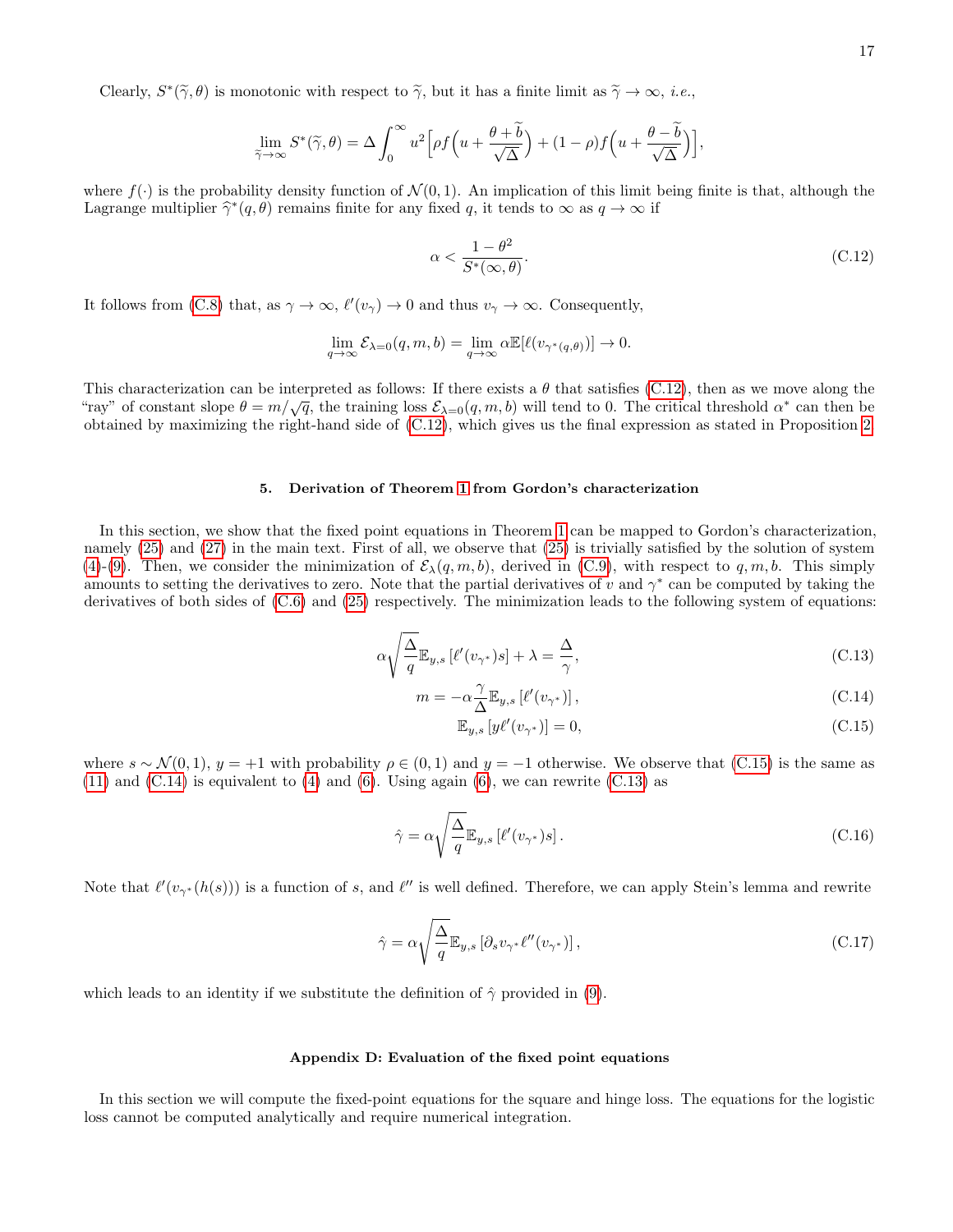## 1. Square loss

In this case,  $\ell(\omega) = \frac{1}{2}(\omega - 1)^2$  and the fixed point equations [\(4\)](#page-1-6)-[\(9\)](#page-1-7) can be inverted analytically. The minimizer v, defined as

$$
v \equiv \underset{\omega}{\text{argmin}} \frac{(\omega - h(y, m, q, b))^2}{2\gamma} + \frac{1}{2}(\omega - 1)^2,
$$
\n(D.1)

is simply

$$
v = h - \gamma l'(v) = \frac{h + \gamma}{1 + \gamma},\tag{D.2}
$$

where  $h \sim \mathcal{N}(m + yb, \Delta q)$ . Hence, we obtain

<span id="page-17-0"></span>
$$
\hat{m} = \frac{\alpha}{\gamma} \mathbb{E}_{y,h} \left[ v(y,h,\gamma) - h \right] = \frac{\alpha}{1+\gamma} \left( 1 - m - (2\rho - 1)b \right),\tag{D.3}
$$

$$
\hat{q} = \frac{\alpha \Delta}{\gamma^2} \mathbb{E}_{y,h} \left[ (v(y,h,\gamma) - h)^2 \right] = \frac{\alpha \Delta}{(1+\gamma)^2} \left( \Delta q + \mathbb{E}_y \left[ (1-m - yb)^2 \right] \right),\tag{D.4}
$$

$$
\hat{\gamma} = \frac{\alpha \Delta}{\gamma} \left( 1 - \mathbb{E}_{y,h} \left[ \partial_h v(y, h, \gamma) \right] \right) = \frac{\alpha \Delta}{1 + \gamma}.
$$
\n(D.5)

To compute the bias  $b$ , we have to solve

$$
0 = \mathbb{E}_{y,h} [y(v-h)] = \frac{\gamma}{1+\gamma} \mathbb{E}_{y,h} [y(1-h)],
$$
\n(D.6)

which simply gives

$$
b = (2\rho - 1)(1 - m). \tag{D.7}
$$

We can plug [\(D.3\)](#page-17-0)-[\(D.5\)](#page-17-0) in the equations for  $m,q,\gamma$  to obtain

<span id="page-17-1"></span>
$$
\gamma = \frac{\Delta}{\lambda + \hat{\gamma}} = \frac{\Delta(1 - \alpha) - \lambda + \sqrt{(\Delta(1 - \alpha) - \lambda)^2 + 4\lambda\Delta}}{2\lambda},
$$
\n(D.8)

$$
m = \frac{\hat{m}}{\lambda + \hat{\gamma}} = \frac{4\alpha\gamma\rho(1-\rho)}{\Delta(1+\gamma) + 4\alpha\gamma\rho(1-\rho)},
$$
\n(D.9)

$$
q = \frac{\hat{q} + \hat{m}^2}{(\lambda + \hat{\gamma})^2} = \frac{1}{(1 + \gamma)^2 - \alpha \gamma^2} \left( \frac{\alpha \gamma^2}{\Delta} ((1 - m)^2 - b^2) + (1 + \gamma)^2 m^2 \right).
$$
 (D.10)

# 2. Hinge loss

In this case,  $\ell(\omega) = \max\{0, 1 - \omega\}$  and the minimizer

$$
v \equiv \underset{\omega}{\text{argmin}} \frac{(\omega - h(y, m, q, b))^2}{2\gamma} + \max\{0, 1 - \omega\},\tag{D.11}
$$

is piece-wise defined as

$$
v = \begin{cases} h & \text{if } h > 1 \\ 1 & \text{if } 1 - \gamma < h < 1 \\ h + \gamma & \text{if } h < 1 - \gamma \end{cases} \tag{D.12}
$$

From  $(4)-(9)$  $(4)-(9)$  $(4)-(9)$ , it follows that

$$
\gamma = \frac{\gamma}{K_{\gamma}},\tag{D.13}
$$

$$
m = \frac{\alpha}{\Delta} \frac{K_m}{K_\gamma},\tag{D.14}
$$

$$
q = \frac{\alpha}{\Delta K_{\gamma}^2} \left( K_q + \frac{\alpha}{\Delta} K_m^2 \right), \tag{D.15}
$$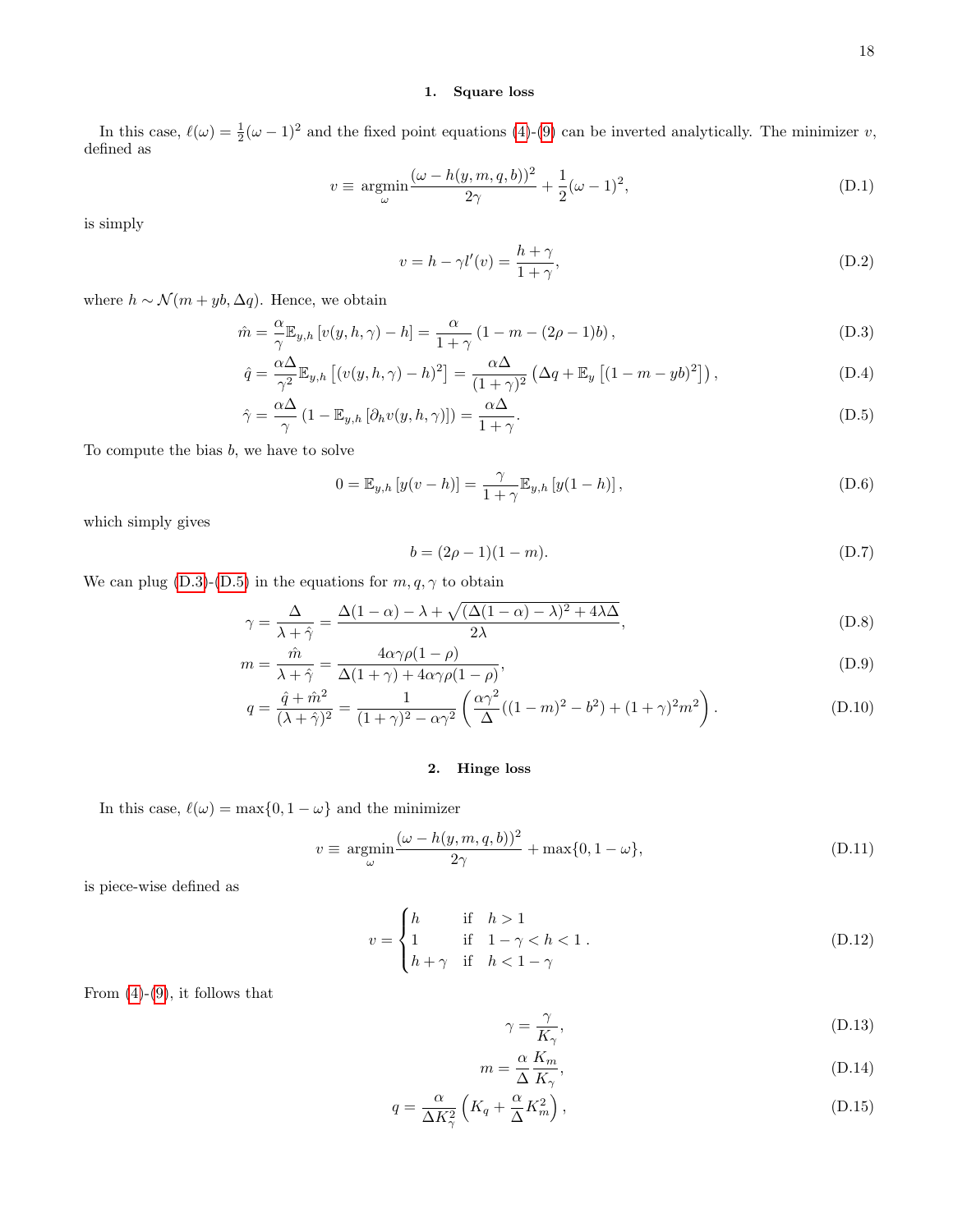where we have defined

$$
K_{\gamma} = \frac{\lambda \gamma}{\Delta} + \alpha \left( 1 - \mathbb{E}_y \left[ Q \left( \frac{1 - m - yb}{\sqrt{\Delta q}} \right) + Q \left( \frac{\gamma - (1 - m - yb)}{\sqrt{\Delta q}} \right) \right] \right), \tag{D.16}
$$

$$
K_m = \sqrt{\frac{\Delta q}{2\pi}} \mathbb{E}_y \left[ \exp\left(-\frac{(1-m-yb)^2}{2\Delta q}\right) - \exp\left(-\frac{(\gamma - (1-m-yb))^2}{2\Delta q}\right) \right]
$$
  
+
$$
\mathbb{E}_y \left[ (1-m-yb)\left(1-Q\left(\frac{1-m-yb}{\sqrt{\Delta q}}\right)-Q\left(\frac{\gamma - (1-m-yb)}{\sqrt{\Delta q}}\right)\right) + \gamma Q\left(\frac{\gamma - (1-m-yb)}{\sqrt{\Delta q}}\right) \right],
$$
(D.17)

$$
K_{q} = \sqrt{\frac{\Delta q}{2\pi}} \mathbb{E}_{y} \left[ (1 - m - yb) \exp\left( -\frac{(1 - m - yb)^{2}}{2\Delta q} \right) - (\gamma + 1 - m - yb) \exp\left( -\frac{(\gamma - (1 - m - yb))^{2}}{2\Delta q} \right) \right]
$$

$$
+ \mathbb{E}_{y} \left[ \left( \Delta q + (1 - m - yb)^{2} \right) \left( 1 - Q \left( \frac{1 - m - yb}{\sqrt{\Delta q}} \right) - Q \left( \frac{\gamma - (1 - m - yb)}{\sqrt{\Delta q}} \right) \right) + \gamma^{2} Q \left( \frac{\gamma - (1 - m - yb)}{\sqrt{\Delta q}} \right) \right].
$$
(D.18)

The equation to determine the bias is

$$
\sqrt{\frac{\Delta q}{2\pi}}\mathbb{E}_y\left[y\exp\left(-\frac{(1-m-yb)^2}{2\Delta q}\right)-y\exp\left(-\frac{(\gamma-(1-m-yb))^2}{2\Delta q}\right)\right]+\gamma\mathbb{E}_y\left[yQ\left(\frac{\gamma-(1-m-yb)}{\sqrt{\Delta q}}\right)\right]
$$
  
 
$$
+\mathbb{E}_y\left[y(1-m-yb)\left(1-Q\left(\frac{1-m-yb}{\sqrt{\Delta q}}\right)-Q\left(\frac{\gamma-(1-m-yb)}{\sqrt{\Delta q}}\right)\right)\right]=0.
$$
 (D.19)

# <span id="page-18-0"></span>Appendix E: Bayes-optimality at  $\lambda = \infty$ , for  $\rho = \frac{1}{2}$

In this section we will show how the result on Bayes-optimality for balanced clusters at large regularization arises. First we start by considering the square loss. At  $\rho = 1/2$ , it is straightforward to check from [\(11\)](#page-1-0) that  $b = 0$  and the generalization error, given by [\(12\)](#page-1-1) in the main text, is

$$
\varepsilon_{\text{gen}} = Q\left(\frac{m}{\sqrt{\Delta q}}\right),\tag{E.1}
$$

where m and q are given by [\(D.9\)](#page-17-1)-[\(D.10\)](#page-17-1), evaluated at  $\rho = \frac{1}{2}$ . The Bayes-optimal error for this problem is given by [\(19\)](#page-2-7) in the main text and reads

$$
\varepsilon_{\text{gen}}^{\text{BO}} = Q\left(\sqrt{\frac{\alpha}{\Delta(\Delta+\alpha)}}\right). \tag{E.2}
$$

Therefore, in order to reach Bayes-optimality, we need a weight vector  $\bf{w}$  with an overlap m and a length q such that

<span id="page-18-1"></span>
$$
\sqrt{\frac{\alpha}{(\Delta+\alpha)}} = \frac{m}{\sqrt{q}} = \left(\sqrt{\frac{\hat{q}}{\hat{m}^2} + 1}\right)^{-1}.
$$
\n(E.3)

By using [\(D.3\)](#page-17-0)-[\(D.4\)](#page-17-0) evaluated at  $\rho = \frac{1}{2}$ , [\(E.3\)](#page-18-1) can be rewritten as

<span id="page-18-2"></span>
$$
\frac{\Delta q}{(1-m)^2} = 0.\tag{E.4}
$$

Eq. [\(E.4\)](#page-18-2) is verified by the fixed point equations only at  $\lambda \to \infty$ . Indeed in this limit we find that

$$
\gamma = \frac{\Delta}{\lambda} + o\left(\lambda^{-1}\right),\,
$$

hence

$$
m = \frac{\alpha}{\lambda} + o\left(\lambda^{-1}\right)
$$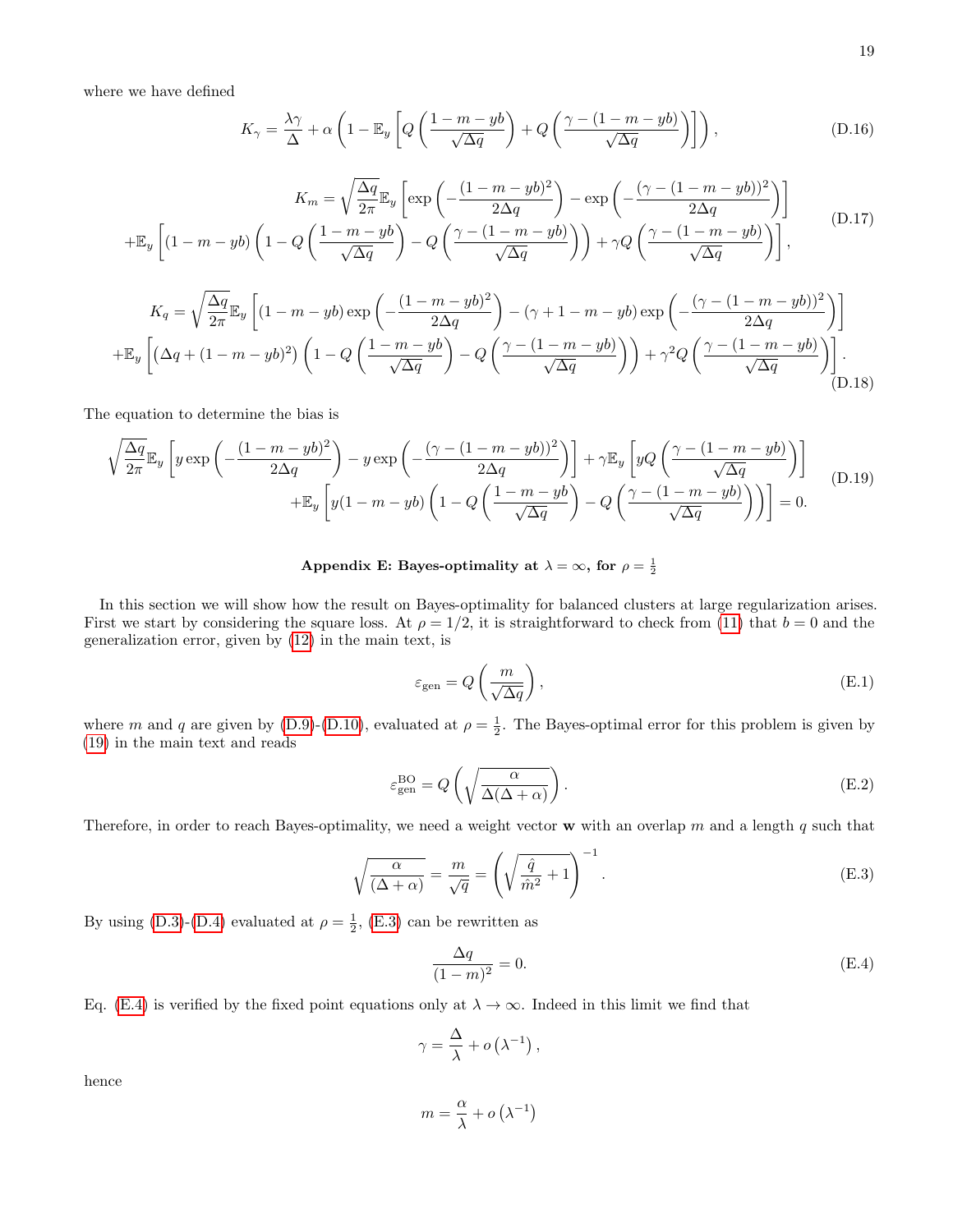

<span id="page-19-1"></span>Figure 6. Generalization error as a function of  $\rho$ , at fixed  $\alpha = 1.2$  and  $\Delta = 1$  (left) and  $\alpha = 7$  and  $\Delta = 0.3$  (right), for the square loss compared to the Bayes-optimal performance. In the inset, the same figure for the hinge loss. The vertical axis is rescaled by  $\rho$  for convenience. The error is computed at low  $(\lambda = 10^{-7})$ , high  $(\lambda = 10^5)$  and optimal regularization. We observe that Bayes-optimality at infinite regularization holds strictly at  $\rho = 1/2$ .

and

$$
q = \frac{\alpha}{\lambda^2} (\Delta + \alpha) + o(\lambda^{-2}),
$$

so that

$$
\frac{m}{\sqrt{q}} \to \sqrt{\frac{\alpha}{(\Delta + \alpha)}}.
$$

Therefore, as  $\lambda$  grows and while the  $\ell_2$  norm of the vector goes to zero, the vector aligns itself optimally to the hidden one and the generalization error becomes optimal.

It is then easy to see why this remains correct for any differentiable loss: as long as the  $\ell_2$  norm vanishes when  $\lambda \to \infty$ , then one can expand

$$
\ell(\mathbf{w}^\top\mathbf{x}) = \ell(\mathbf{0}) + \mathbf{w}^\top\mathbf{x}\ell'(\mathbf{0}) + \mathbf{o}(\mathbf{q})
$$

so that any loss will behave like the square one. This is the origin of the peculiar behavior of Bayes optimally observed at  $\lambda \to \infty$  for the symmetric case  $\rho = 1/2$ . We observed numerically that this result is not valid anymore as soon as  $\rho \neq 1/2$ . This peculiar behaviour is shown in Fig. [6,](#page-19-1) which depicts the generalization error, computed from the solution of [\(4\)](#page-1-6)-[\(11\)](#page-1-0) in the main text, as a function of  $\rho$  at zero, infinite and optimal regularization for the square and hinge losses.

## <span id="page-19-0"></span>Appendix F: Details on the numerics

## 1. Iteration of the fixed point equations

The solution  $(q, m, b, \gamma)$  of the fixed point equations [\(4\)](#page-1-6)-[\(9\)](#page-1-7) can be obtained analytically only in the case of square loss. For the hinge and logistic loss, the equations have to be iterated until convergence. In our codes we used initialization  $(q^{t=0}, \gamma^{t=0}, m^{t=0}, b^{t=0}) = (0.5, 0.5, 0.01, 0)$ . The stopping criterion for convergence consists in checking if the values of the generalization error at two consecutive iterations differ less than a threshold eps. In all figures, we used  $eps \leq 10^{-8}$ .

## 2. Simulations

In order to check the validity of the fixed point equations  $(4)-(9)$  $(4)-(9)$  $(4)-(9)$  we computed numerically the solution of the optimization problem defined in [\(2\)](#page-0-1), and we averaged over multiple realizations of the noise. In the case of square loss,